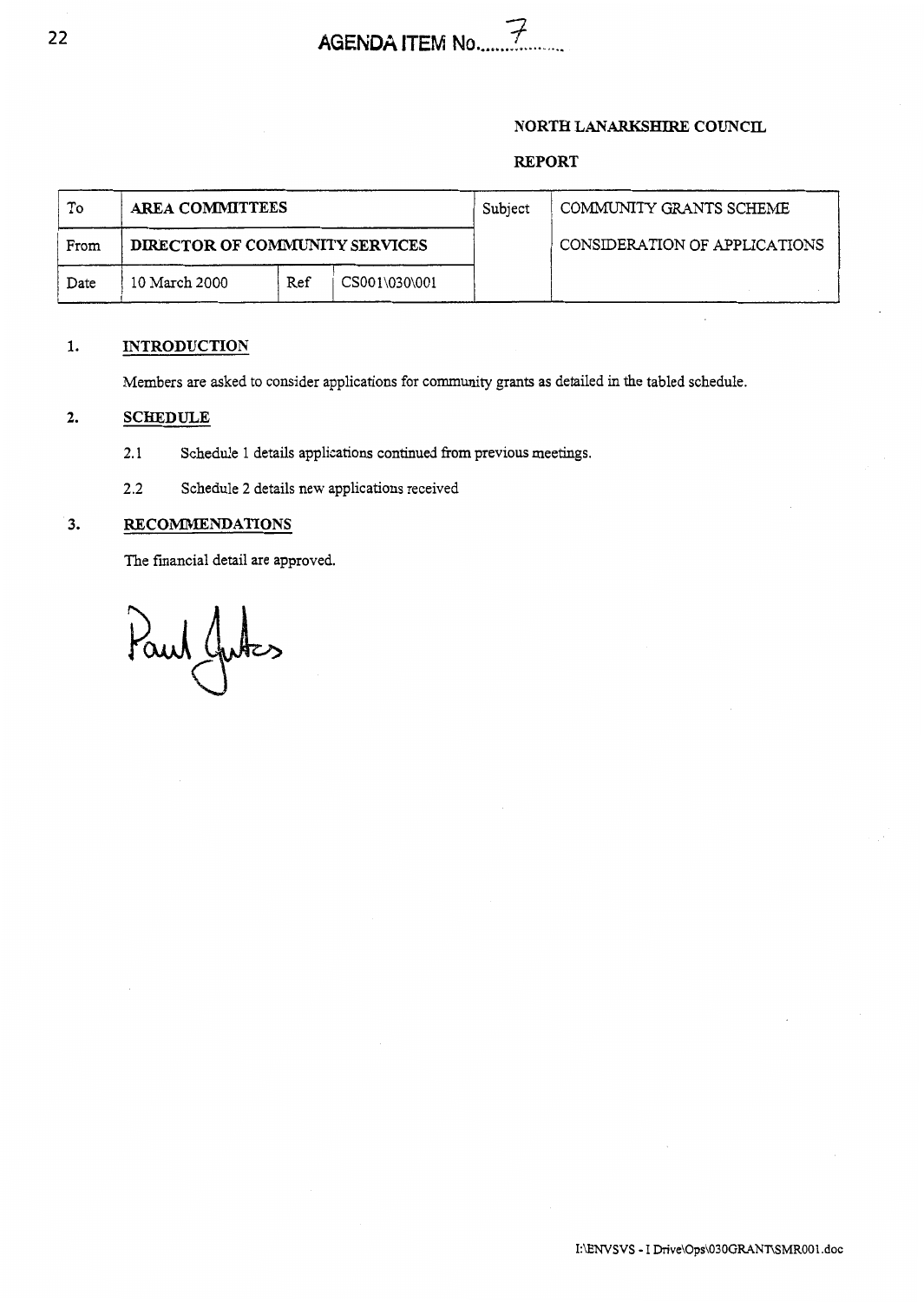$\mathcal{A}=\mathcal{A}^{\dagger}$  ,  $\mathcal{A}=\mathcal{A}^{\dagger}$  ,  $\mathcal{A}=\mathcal{A}^{\dagger}$  ,

 $\Delta\phi$  .

#### **COMMUNITY GRANT APPLICATIONS**

#### **APPLICATIONS CONTINUED FROM PREVIOUS MEETINGS**

| <b>Ref No:</b> | <b>Name of Group</b>                                                  | Purpose                                                              | Amount<br><b>Requested</b> | Area | Recommendation         | <b>Total</b> |  |  |  |  |
|----------------|-----------------------------------------------------------------------|----------------------------------------------------------------------|----------------------------|------|------------------------|--------------|--|--|--|--|
|                | ALL AREA COMMITTEES                                                   |                                                                      |                            |      |                        |              |  |  |  |  |
| CG99/2000-37   | <b>Shotts and District Volunteer</b><br><b>Addiction Group</b>        | assist with training programme for people<br>with addictive problems | £250                       | 18   | $18 - £100$            |              |  |  |  |  |
|                |                                                                       | (previously awarded £150)                                            |                            |      |                        |              |  |  |  |  |
| CG99/2000-694  | John Brown Memorial and                                               | assist with purchase of football equipment                           | £705                       | 34   | $34 - £150$            |              |  |  |  |  |
|                | <b>Brandon House AFC</b>                                              | (previously awarded £100)                                            |                            |      |                        |              |  |  |  |  |
| CG99/2000-730  | North Lanarkshire Gold Open<br>Award Group Duke of<br>Edinburgh Award | assist with costs of residential project and                         | £1890                      | 45   |                        |              |  |  |  |  |
|                |                                                                       | purchase of equipment                                                |                            | 59   |                        |              |  |  |  |  |
|                |                                                                       | (previously awarded £228)                                            |                            |      |                        |              |  |  |  |  |
| CG99/2000-765  | The Cumbernauld Choir                                                 | assist with costs of 3 concerts                                      | £1500                      | 58   | $55 - £250$            |              |  |  |  |  |
|                |                                                                       | (previously awarded £270)                                            |                            | 60   | 58 - continue          |              |  |  |  |  |
| CG99/2000-795  | North Lanarkshire Breathe-Easy                                        | assist with running costs, summer outing,                            | £500                       | 45   | $21 - £50$             |              |  |  |  |  |
|                | Group (Monklands)                                                     | travel expenses and conference                                       |                            | 60   |                        |              |  |  |  |  |
|                |                                                                       | (previously awarded £95)                                             |                            |      |                        |              |  |  |  |  |
| CG99/2000-814  | Coatdyke Boys Club                                                    | assist with purchase of football strips and<br>training equipment    | £1,000                     | 47   | $47 - £92$             |              |  |  |  |  |
|                |                                                                       | (previously awarded £75)                                             |                            |      |                        |              |  |  |  |  |
| CG99/2000-825  | Our Ladys High School Parents                                         | assist with costs of outing to Alton Towers                          | £1500                      | 58   | 55 - £250              |              |  |  |  |  |
|                | Association                                                           | (previously awarded £120)                                            |                            |      | $58 - \text{continue}$ |              |  |  |  |  |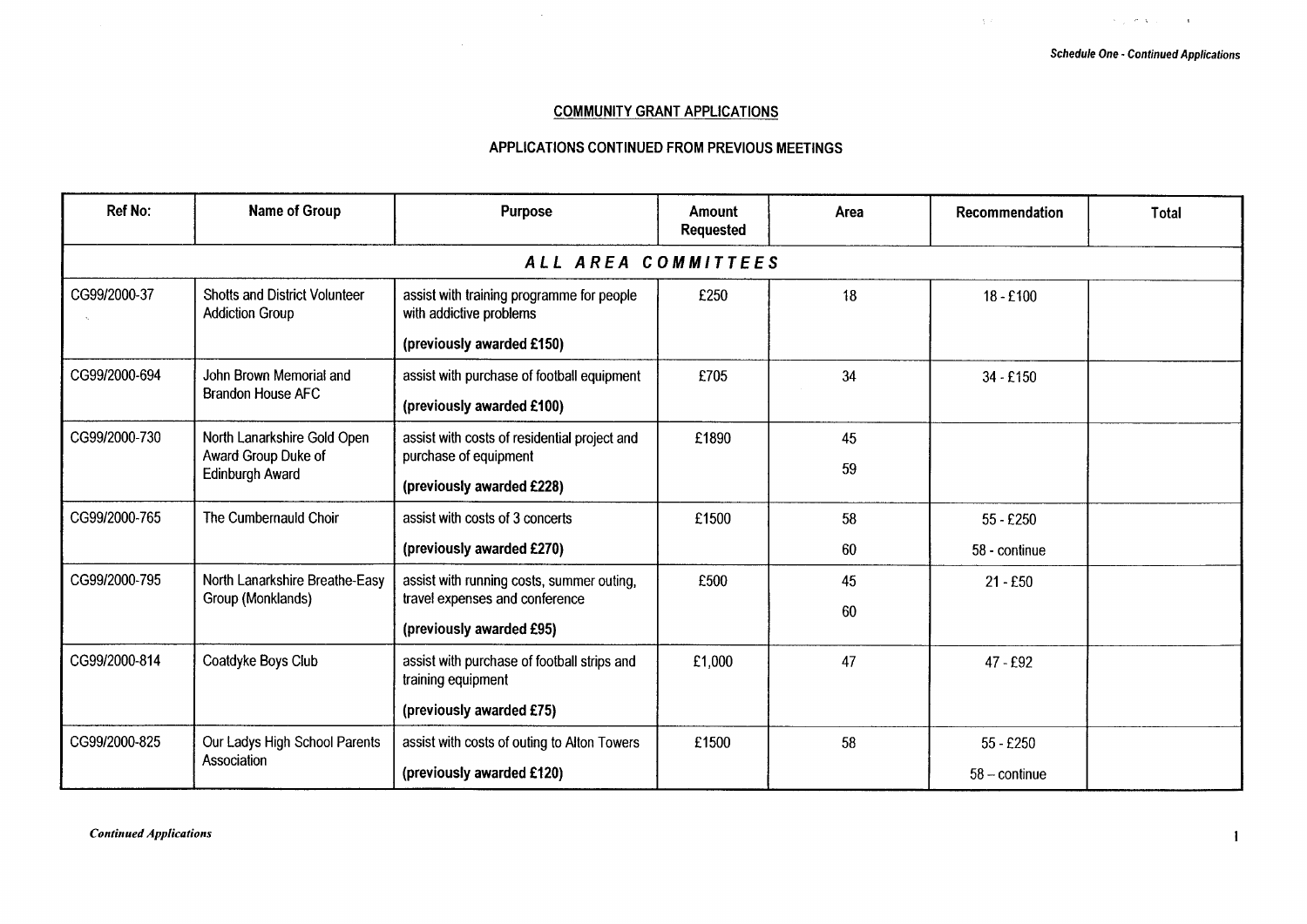| <b>Ref No:</b> | Name of Group                         | Purpose                                                               | Amount<br>Requested | Area | Recommendation | Total |
|----------------|---------------------------------------|-----------------------------------------------------------------------|---------------------|------|----------------|-------|
| CG99/2000-841  | Moodiesburn and District              | assist with costs of refurbishing mini bus                            | £1000               | 45   |                |       |
|                | <b>Retired NUM Branch</b>             | with new seats and fitting seat belts                                 |                     | 69   |                |       |
|                |                                       | AIRDRIE AREA COMMITTEE                                                |                     |      |                |       |
| CG99/2000-32   | Airdrite and Coatbridge Sea<br>Cadets | assist with purchase of safety guards for<br>engines                  | £500                | 42   | £50            |       |
|                |                                       | (previously awarded £150)                                             |                     |      |                |       |
| CG99/2000-196  | Airdrie Service Club Ltd              | assist with cost of dinner and dance                                  | £600                | 42   | £100           |       |
|                |                                       | (previously awarded £380)                                             |                     |      |                |       |
| CG99/2000-285  | Airdrie Academy School Board          | assist with purchase of football equipment<br>for two age group teams | £500                | 42   | £100           |       |
|                |                                       | (previously awarded £195)                                             |                     |      |                |       |
| CG99/2000-345  | <b>Christians in Action</b>           | assist with general running costs                                     | £744                | 42   | £100           |       |
|                |                                       | (previously awarded £305)                                             |                     |      |                |       |
| CG99/2000-516  | <b>Airdrie Helping Hands</b>          | assist with generasl running costs                                    | £500                | 42   | £100           |       |
|                |                                       | (previously awarded £190)                                             |                     |      |                |       |
| CG99/2000-657  | Family and Friends of St.             | assist with cost of millennium celebrations                           | £800                | 42   | £100           |       |
|                | Andrew's Primary School               | (previously awarded £300)                                             |                     |      |                |       |
| CG99/2000-626  | St. Columba's Playgroup               | assist with general running costs                                     | £300                | 42   | £150           |       |
|                |                                       | (previously awarded £150)                                             |                     |      |                |       |
| CG99/2000-702  | <b>Rugrats Playgroup</b>              | assist with cost of Easter and Summer trip                            | £850                | 52   | 52 - £850      |       |

 $\sim 10^{-1}$ 

 $\epsilon$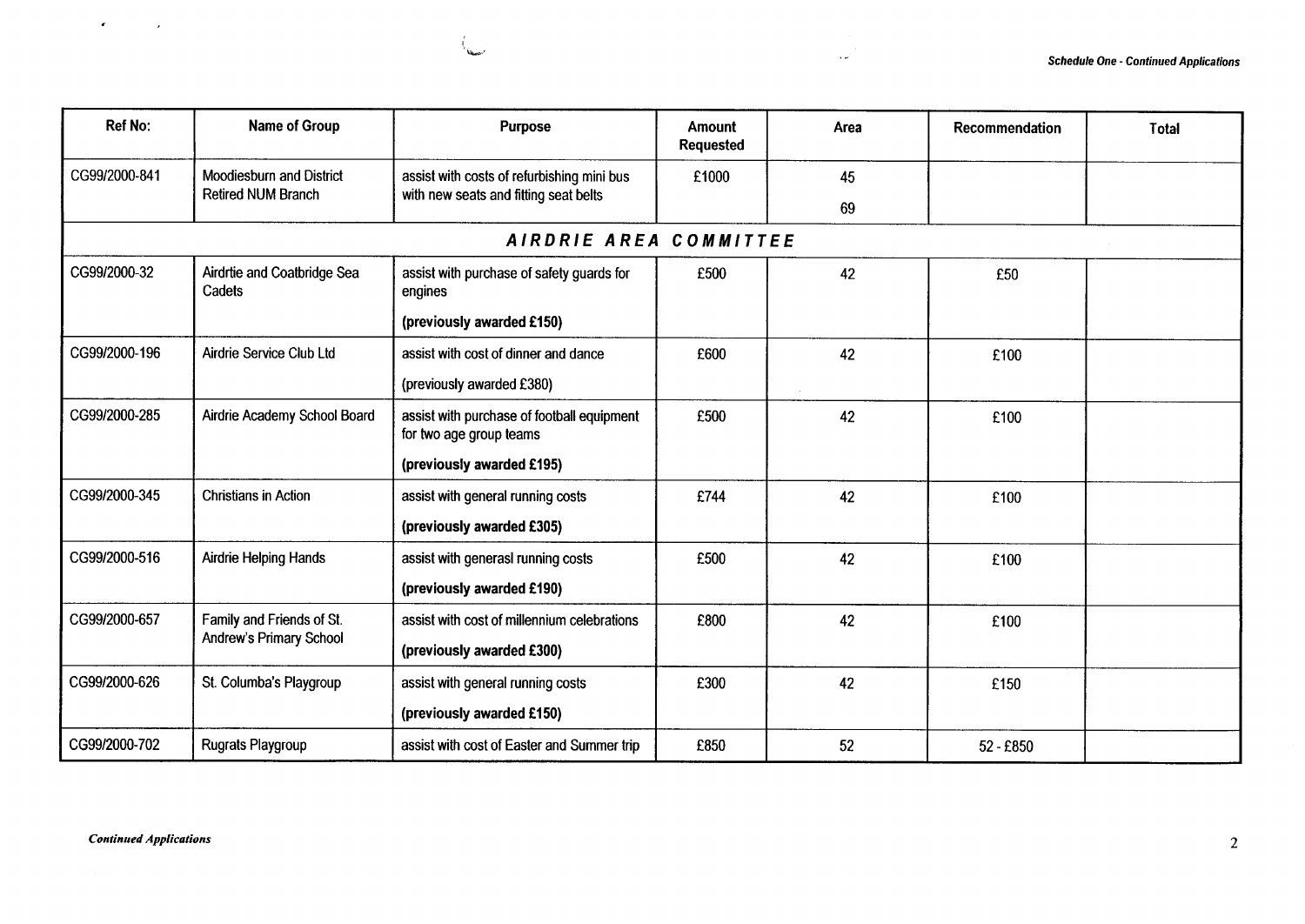|                                                                                                                                                       |                                                     | مفيديته                                                                      |                            | $\frac{1}{\sqrt{2}r^2}$ . |                |                                              |
|-------------------------------------------------------------------------------------------------------------------------------------------------------|-----------------------------------------------------|------------------------------------------------------------------------------|----------------------------|---------------------------|----------------|----------------------------------------------|
| Ref No:                                                                                                                                               | Name of Group                                       | <b>Purpose</b>                                                               | Amount<br><b>Requested</b> | Area                      | Recommendation | Total                                        |
|                                                                                                                                                       | <b>Greengairs Angling Club</b>                      | assist with cost of transport and purchase<br>of equipment                   | £2000                      | 45                        |                |                                              |
|                                                                                                                                                       |                                                     | (previously awarded £250)                                                    |                            |                           |                |                                              |
|                                                                                                                                                       | St Serf's Pre 5 Parents Group                       | assist with purchase of painting materials<br>and games                      | £250                       | 45                        | 42 - £150      |                                              |
|                                                                                                                                                       |                                                     | (previously awarded £50)                                                     |                            |                           |                | <b>Schedule One - Continued Applications</b> |
|                                                                                                                                                       | St Serf's Primary School PTA<br><b>Netball Club</b> | assist with running costs                                                    | £300                       | 45                        | 42 - £100      |                                              |
|                                                                                                                                                       | St Serf's Primary School PTA                        | assist with costs of educational outings                                     | £900                       | 45                        | 42 - £300      |                                              |
|                                                                                                                                                       | St Serf's Children's Liturgy<br>Group               | assist with running costs and purchase of<br>stationery                      | £300                       | 45                        | 42 - £222      |                                              |
|                                                                                                                                                       |                                                     | (previously awarded £50)                                                     |                            |                           |                |                                              |
|                                                                                                                                                       | <b>Holehills Residents Association</b>              | assist with cost of meal for senior residents                                | £400                       | 42                        | £400           |                                              |
|                                                                                                                                                       | <b>Gartlea Children Playing Safely</b><br>Project   | assist with start up costs and administration<br>(previously awarded £1,000) | £2000                      | 48                        | <b>NIL</b>     |                                              |
|                                                                                                                                                       | <b>Rochsolloch Community Club</b>                   | assist with cost of outing                                                   | £450                       | 47                        |                |                                              |
| CG99/2000-711<br>CG99/2000-721<br>CG99/2000-727<br>CG99/2000-728<br>CG99/2000-729<br>CG99/2000-731<br>CG99/2000-775<br>CG99/2000-802<br>CG99/2000-810 | <b>East Avenue Residents</b><br>Association         | assist with running costs and purchase of<br>stationery                      | £150                       | 46                        | 46 - £150      |                                              |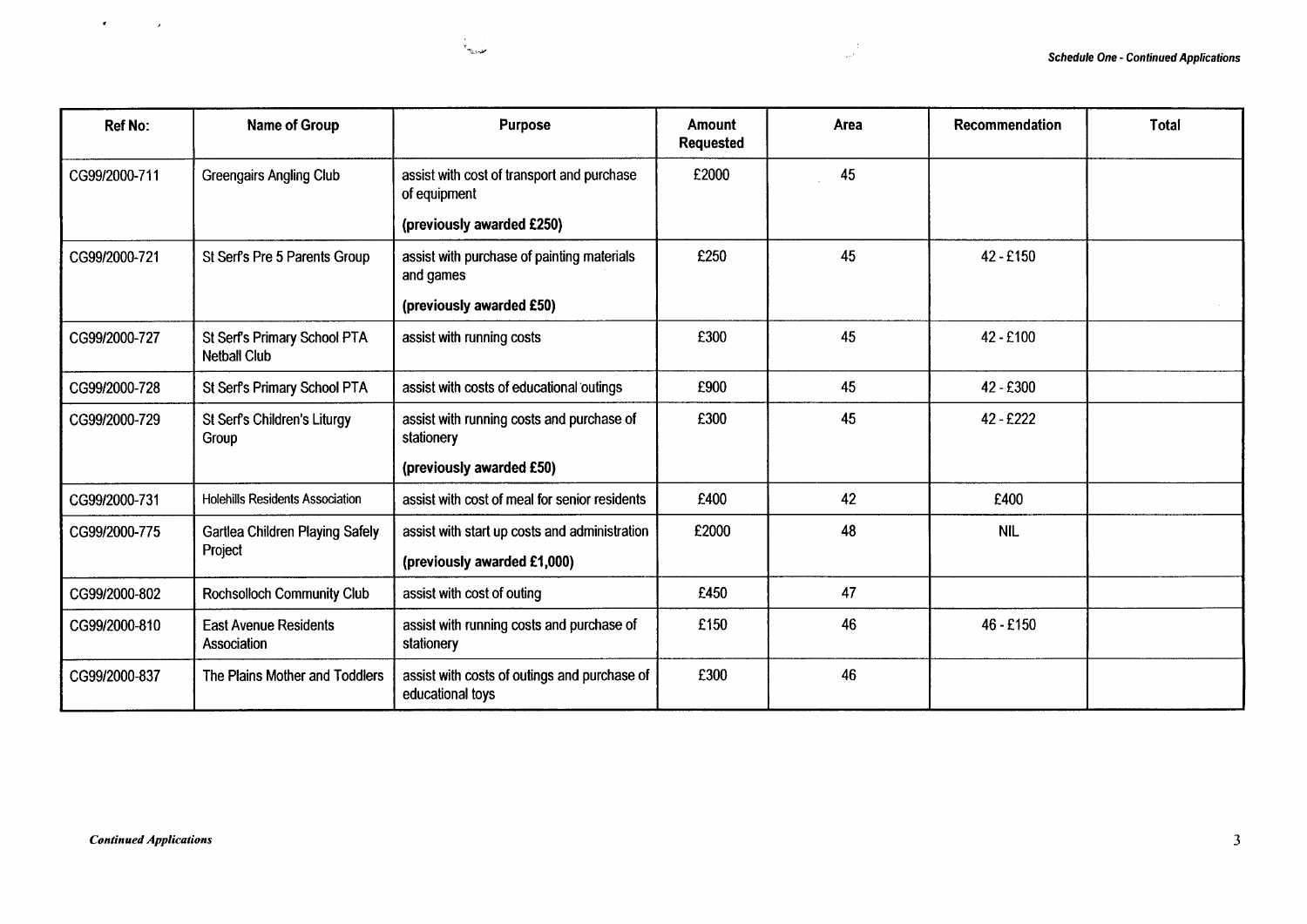┯

| <b>Ref No:</b> | <b>Name of Group</b>                                        | <b>Purpose</b>                                       | Amount<br><b>Requested</b> | Area           | Recommendation | <b>Total</b> |
|----------------|-------------------------------------------------------------|------------------------------------------------------|----------------------------|----------------|----------------|--------------|
|                |                                                             | BELLSHILL AREA COMMITTEE                             |                            |                |                |              |
| CG99/2000-796  | <b>Burnhead Bowling Club</b>                                | assist with costs of painting changing               | £1500                      | 21             |                |              |
|                |                                                             | facilities and repair and renew seating              |                            | 22             |                |              |
|                |                                                             |                                                      |                            | 23             |                |              |
| CG99/2000-806  | <b>Limited Edition Youth Group</b>                          | assist with purchase of games and craft<br>equipment | £400                       | 21 to 30       |                |              |
|                |                                                             | (previously awarded £20)                             |                            |                |                |              |
| CG99/2000-809  | <b>Sacred Heart Parish Hall</b>                             | assist with purchase of new windows, door            | £1000                      | 21             |                |              |
|                | Committee                                                   | lighting and toilets for hall                        |                            | 22             |                |              |
|                |                                                             | (previously awarded £750)                            |                            | 23             |                |              |
| CG99/2000-836  | Viewpark Thistle AFC                                        | assist with admin costs and travel<br>expenses       | £500                       | 21             | $2 - £50$      |              |
|                |                                                             |                                                      |                            | 22             |                |              |
|                |                                                             |                                                      |                            | 23             |                |              |
|                |                                                             | COATBRIDGE AREA COMMITTEE                            |                            |                |                |              |
| CG99/2000-766  | <b>The Sunshiners</b>                                       | assist with cost of outing                           | £300                       | 34             | £250           |              |
| CG99/2000-840  | <b>East Stewart Gardens</b><br><b>Residents Association</b> | assist with purchase of entertainment<br>equipment   | £1,970                     | 34             | £250           |              |
|                |                                                             | <b>MOTHERWELL AREA COMMITTEE</b>                     |                            |                |                |              |
| CG99/2000-366  | St. Francis Xavier's Parochial<br>Committee                 | assist with cost of Christmas dinner and<br>outing   | £500                       | $\overline{2}$ | $2 - £100$     |              |
|                |                                                             | (previously awarded £250)                            |                            |                |                |              |

٦

7

 $\mathcal{F}^{\pm}$ 

٠.

 $\sim 10^{11}$  meV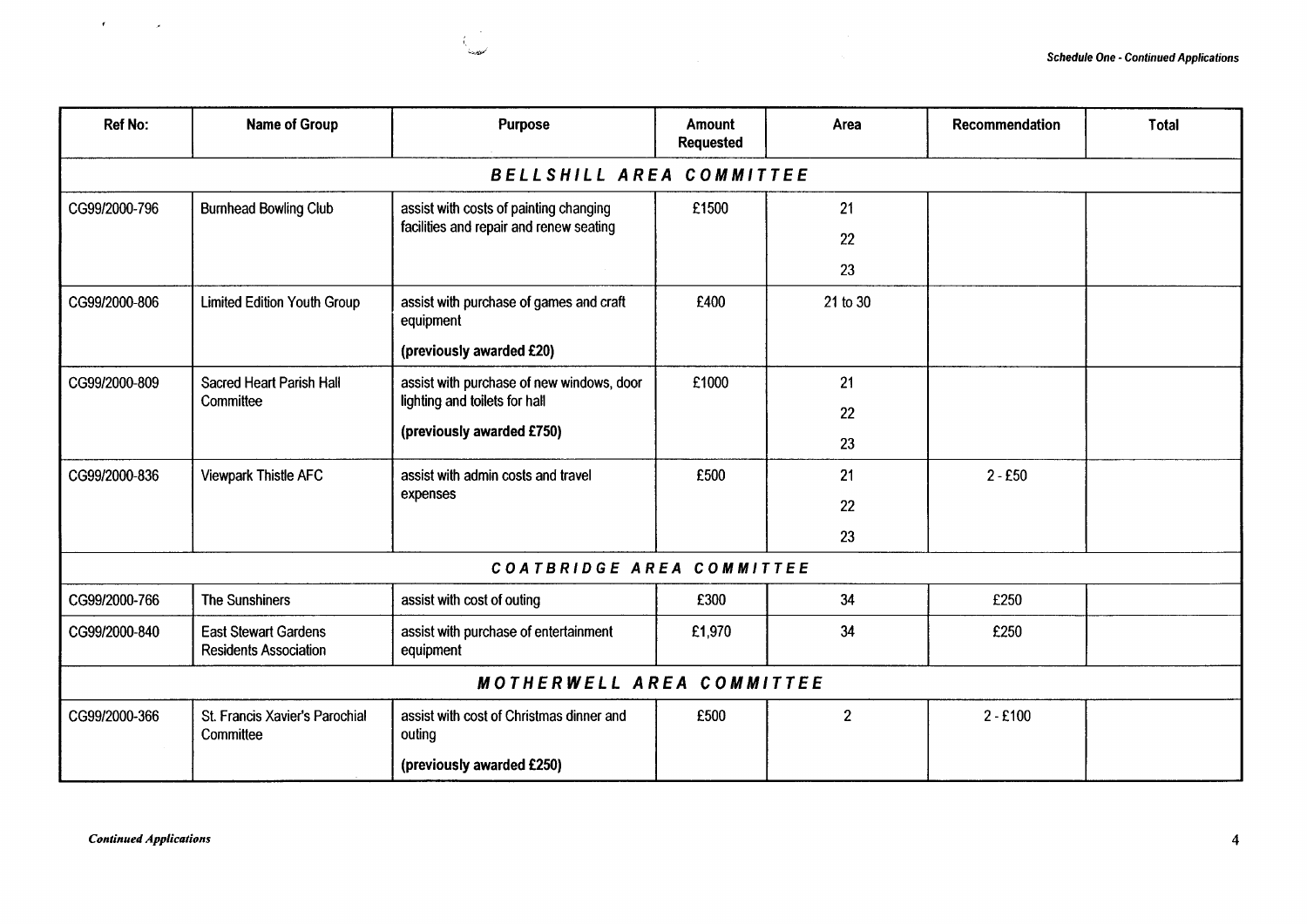| <b>Ref No:</b> | Name of Group                                 | <b>Purpose</b>                                                           | <b>Amount</b><br><b>Requested</b> | Area            | <b>Recommendation</b> | <b>Total</b> |
|----------------|-----------------------------------------------|--------------------------------------------------------------------------|-----------------------------------|-----------------|-----------------------|--------------|
| CG99/2000-500  | <b>New Stevenson Residents</b><br>Association | assist with purchase of computer<br>equipment and furniture and fittings | £2,000                            | $5\overline{)}$ | $5 - £750$            |              |
|                |                                               | (previously awarded £750)                                                |                                   |                 |                       |              |
| CG99/2000-678  | St. Bernadette's Golden Jubilee<br>Committee  | assist with start-up and administration<br>costs                         | £2,000                            | $\overline{4}$  | $4 - £100$            |              |
|                |                                               | (previously awarded £1,250)                                              |                                   |                 |                       |              |
| CG99/2000-690  | Jerviston Tennants and                        | assist with cost of hosting millennium event                             | £750                              | $\overline{2}$  | $2 - £200$            |              |
|                | <b>Residents Association</b>                  | (previously awarded £200)                                                |                                   |                 |                       |              |
| CG99/2000-723  | Wrangholm Kirk Womens Guild                   | assist with purchase of piano                                            | £1,000                            | 5               | $5 - £150$            |              |
|                |                                               | (previously awarded £150)                                                |                                   |                 |                       |              |
| CG99/2000-821  | <b>Cathedral Women's Guild</b>                | assist with cost of outing                                               | £300                              | $\overline{2}$  | $2 - £200$            |              |
|                |                                               | (previously awarded £100)                                                |                                   |                 |                       |              |
|                |                                               | <b>NORTH AREA COMMITTEE</b>                                              |                                   |                 |                       |              |
| CG99/2000-695  | Cumbernauld 13th Cubs                         | assist with cost of trip and purchase of                                 | £800                              | 58              | 55 - £109.50          |              |
|                |                                               | equipment<br>(previously awarded £23)                                    |                                   | 59              | 58 - continue         |              |
| CG99/2000-696  | King's Club, Stepping Stones                  | assist with purchase of musical games and                                | £300                              | 58              | 57 - £200             |              |
|                | and Compass Group                             | craft equipment                                                          |                                   | 59              | 58 - continue         |              |
|                |                                               | (previously awarded £23)                                                 |                                   |                 |                       |              |
| CG99/2000-698  | Carbrain United BC                            | assist with cost of participating in                                     | £1,800                            | 60              |                       |              |
|                |                                               | international tournament in Blackpool                                    |                                   | 61              |                       |              |
|                |                                               | (previously awarded £100)                                                |                                   |                 |                       |              |

 $\mathbf{r}$  .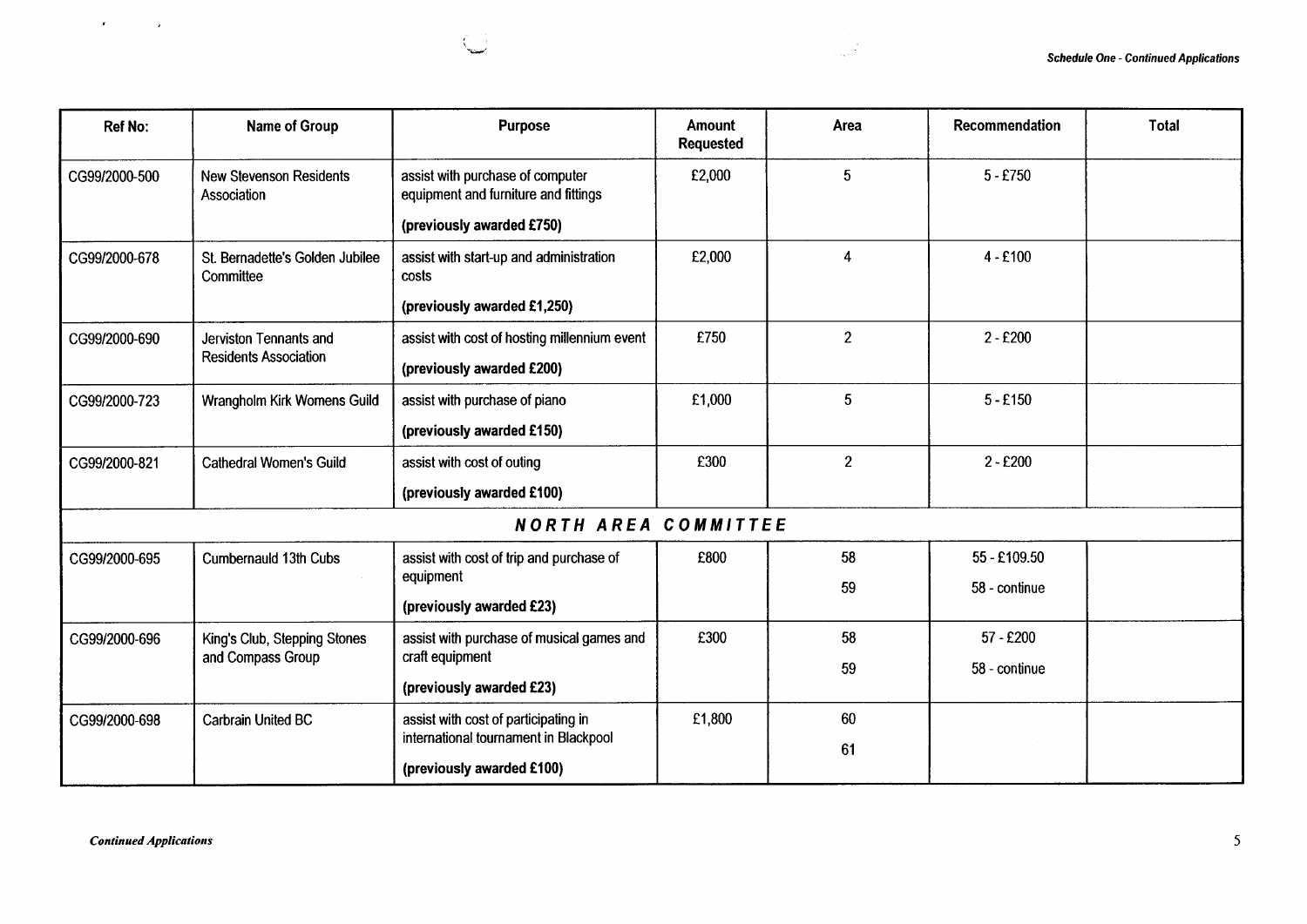| <b>Ref No:</b> | Name of Group                                                       | <b>Purpose</b>                                                     | <b>Amount</b><br><b>Requested</b> | Area | Recommendation | <b>Total</b> |
|----------------|---------------------------------------------------------------------|--------------------------------------------------------------------|-----------------------------------|------|----------------|--------------|
| CG99/2000-707  | St Lucy's Conference SVDP                                           | assist with costs of holidays for families                         | £1000                             | 58   | $55 - £200$    |              |
|                |                                                                     | (previously awarded £23)                                           |                                   | 59   | 58 - continue  |              |
| CG99/2000-714  | St Gerards Playgroup                                                | assist with purchase of soft toys, books and                       | £450                              | 64   | 65 - £100      |              |
|                |                                                                     | craft materials                                                    |                                   | 65   | 66 - £200      |              |
|                |                                                                     |                                                                    |                                   | 66   |                |              |
| CG99/2000-726  | Kilsyth Toy Library & Stock                                         | assist with costs of insurance                                     | £200                              | 63   | $66 - £50$     |              |
|                | Shop                                                                | (previously awarded £60)                                           |                                   | 64   |                |              |
|                |                                                                     |                                                                    |                                   | 65   |                |              |
| CG99/2000-738  | Peace of Mind for Parents<br>Project - Holy Cross Primary<br>School | assist with purchase of equipment                                  | £1000                             | 57   |                |              |
|                |                                                                     | (previously awarded £50)                                           |                                   | 64   |                |              |
|                |                                                                     |                                                                    |                                   | 65   |                |              |
|                |                                                                     |                                                                    |                                   | 66   |                |              |
| CG99/2000-739  | Peace of Mind for Parents                                           | assist with purchase of equipment                                  | £1000                             | 58   | 58 - continue  |              |
|                | Project - Abronhill Community<br><b>Education Centre</b>            |                                                                    |                                   | 59   |                |              |
| CG99/2000-748  | 5th Cumbernauld Boys Brigade                                        | assist with purchase of games and                                  | £450                              | 58   | 57 - £200      |              |
|                |                                                                     | camping equipment and cost to hire bus<br>(previously awarded £24) |                                   | 59   |                |              |
| CG99/2000-782  | <b>Abronhill United Football Club</b>                               | assist with purchase of football strips,                           | £1500                             | 58   | 58 - continue  |              |
|                |                                                                     | equipment and costs of courses                                     |                                   | 60   |                |              |
|                |                                                                     | (previously awarded £23)                                           |                                   |      |                |              |

 $\sim 10$ 

 $\mathbf{r}$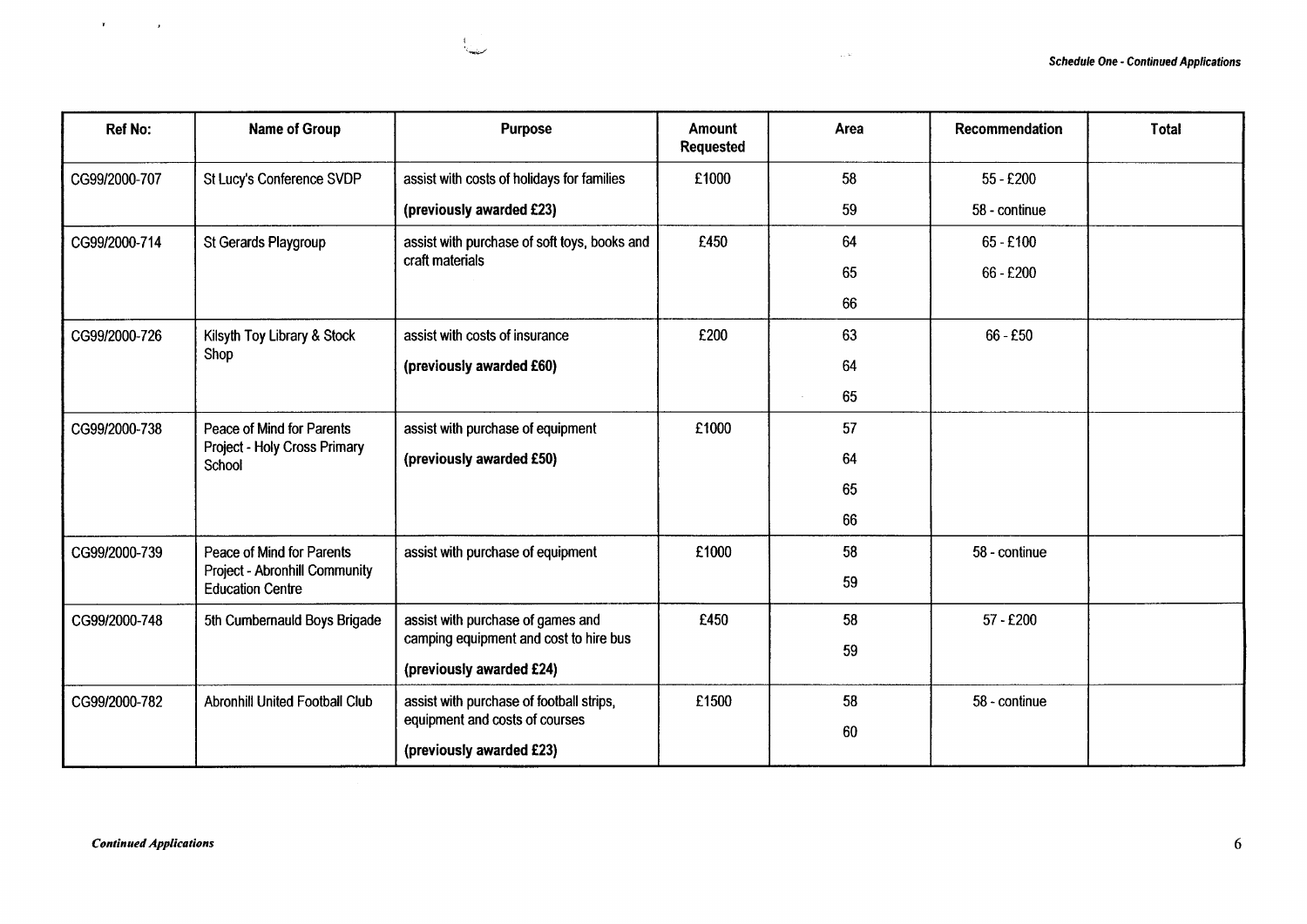| <b>Ref No:</b> | <b>Name of Group</b>                         | <b>Purpose</b>                                                 | <b>Amount</b><br><b>Requested</b> | Area | Recommendation | <b>Total</b> |
|----------------|----------------------------------------------|----------------------------------------------------------------|-----------------------------------|------|----------------|--------------|
| CG99/2000-783  | Sunshine Corner Mother and                   | assist with cost of participating in Gala Day<br>float         | £550                              | 64   |                |              |
|                | <b>Toddler Group</b>                         |                                                                |                                   | 65   |                |              |
|                |                                              |                                                                |                                   | 66   |                |              |
| CG99/2000-813  | <b>Cumbernauld Action Care for</b>           | assist with running costs of Craigmarloch                      | £2000                             | 58   | 58 - continue  |              |
|                | the Elderly                                  | Day Care<br>(previously awarded £250)                          |                                   | 60   |                |              |
| CG99/2000-827  | <b>Abronhill Under 11's Football</b><br>Club | assist with costs of attending soccer<br>festival in Morecombe | £1300                             | 58   | 58 - continue  |              |
| CG99/2000-839  | <b>Cumbernauld South Credit</b>              | assist with costs associated with attending                    | £800                              | 55   |                |              |
|                | Union                                        | conference                                                     |                                   | 61   |                |              |
|                |                                              | (previously awarded £300)                                      |                                   |      |                |              |
|                |                                              | WISHAW AND DISTRICT AREA COMMITTEE                             |                                   |      |                |              |
| CG99/2000-219  | Dykehead Amatuer Flute Band                  | assist with purchase of music equipment                        | £2,000                            | 18   | 18 - £507      |              |
|                |                                              | (previously awarded £900)                                      |                                   |      |                |              |
| CG99/2000-709  | St. Aidan's Activity in Retirement           | assist with cost of outing                                     | £300                              | 9    | $9 - £200$     |              |
|                | Club                                         | (previously awarded £100)                                      |                                   |      |                |              |

i.

 $\sim 10$ 

 $\hat{z}$  and  $\hat{z}$ 

 $\mathbf{r}$ 

 $\blacksquare$ 

 $\Delta$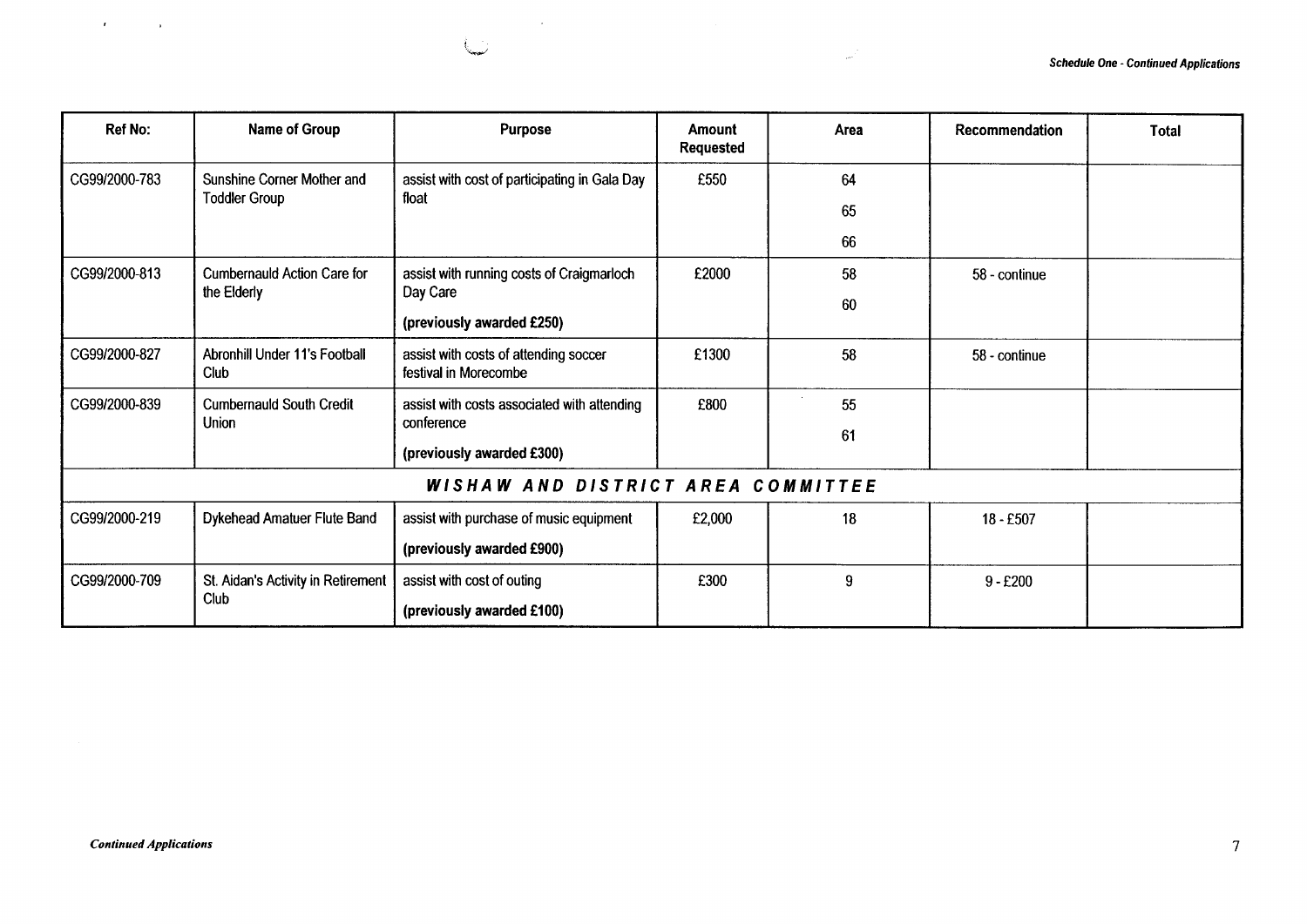

# **COMMUNITY GRANT APPLICATIONS**

# **Week Ending 10 March 2000**

| <b>Ref No:</b>                           | <b>Name of Group</b>       | <b>Purpose</b>                           | Amount<br><b>Requested</b> | Area/Ward No:                     | Recommendation        | Total |  |  |  |
|------------------------------------------|----------------------------|------------------------------------------|----------------------------|-----------------------------------|-----------------------|-------|--|--|--|
| FOR CONSIDERATION OF ALL AREA COMMITTEES |                            |                                          |                            |                                   |                       |       |  |  |  |
| CG99/2000-851                            | St. Luke's RC Church       | assist with cost of church refurbishment | £700                       | 1, 2, 3, 4, 5, 6, 13, 24, 25, 26, | $2 - £100$            |       |  |  |  |
|                                          |                            |                                          |                            | 27, 28, 29, & 30                  | $3 - £475$            |       |  |  |  |
|                                          |                            |                                          |                            |                                   | $5 - £100$            |       |  |  |  |
|                                          |                            |                                          |                            |                                   | $6 - £25$             |       |  |  |  |
| CG99/2000-852                            | Lanarkshire Association of | assist with cost of schools' competition | £1,000                     | North Lanarkshire Wide            | $1 - E93$             |       |  |  |  |
| <b>Burns Clubs</b>                       |                            |                                          |                            |                                   | $6 - £50$             |       |  |  |  |
|                                          |                            |                                          |                            |                                   | $8 - £100$            |       |  |  |  |
|                                          |                            |                                          |                            |                                   | $9 - £15$             |       |  |  |  |
|                                          |                            |                                          |                            |                                   | 12 - £250             |       |  |  |  |
|                                          |                            |                                          |                            |                                   | $21 - £50$            |       |  |  |  |
|                                          |                            |                                          |                            |                                   | 23 - £25 and continue |       |  |  |  |
|                                          |                            |                                          |                            |                                   | $56 - £20$            |       |  |  |  |
|                                          |                            |                                          |                            |                                   | $68 - £25$            |       |  |  |  |
| CG99/2000-853                            | St. Bride's Bowling Club   | assist with purchase of equipment and    | £300                       | 1, 2, 3, 4, 5, 11, 13, & 28       | $2 - £100$            |       |  |  |  |
|                                          |                            | presentation trophies                    |                            |                                   | $3 - £70$             |       |  |  |  |
|                                          |                            |                                          |                            |                                   | $5 - £50$             |       |  |  |  |

 $\label{eq:2.1} \mathbf{y} = \mathbf{y} + \mathbf{y} + \mathbf{y} + \mathbf{y} + \mathbf{y} + \mathbf{y} + \mathbf{y} + \mathbf{y} + \mathbf{y} + \mathbf{y} + \mathbf{y} + \mathbf{y} + \mathbf{y} + \mathbf{y} + \mathbf{y} + \mathbf{y} + \mathbf{y} + \mathbf{y} + \mathbf{y} + \mathbf{y} + \mathbf{y} + \mathbf{y} + \mathbf{y} + \mathbf{y} + \mathbf{y} + \mathbf{y} + \mathbf{y} + \mathbf{y} + \mathbf{y} + \$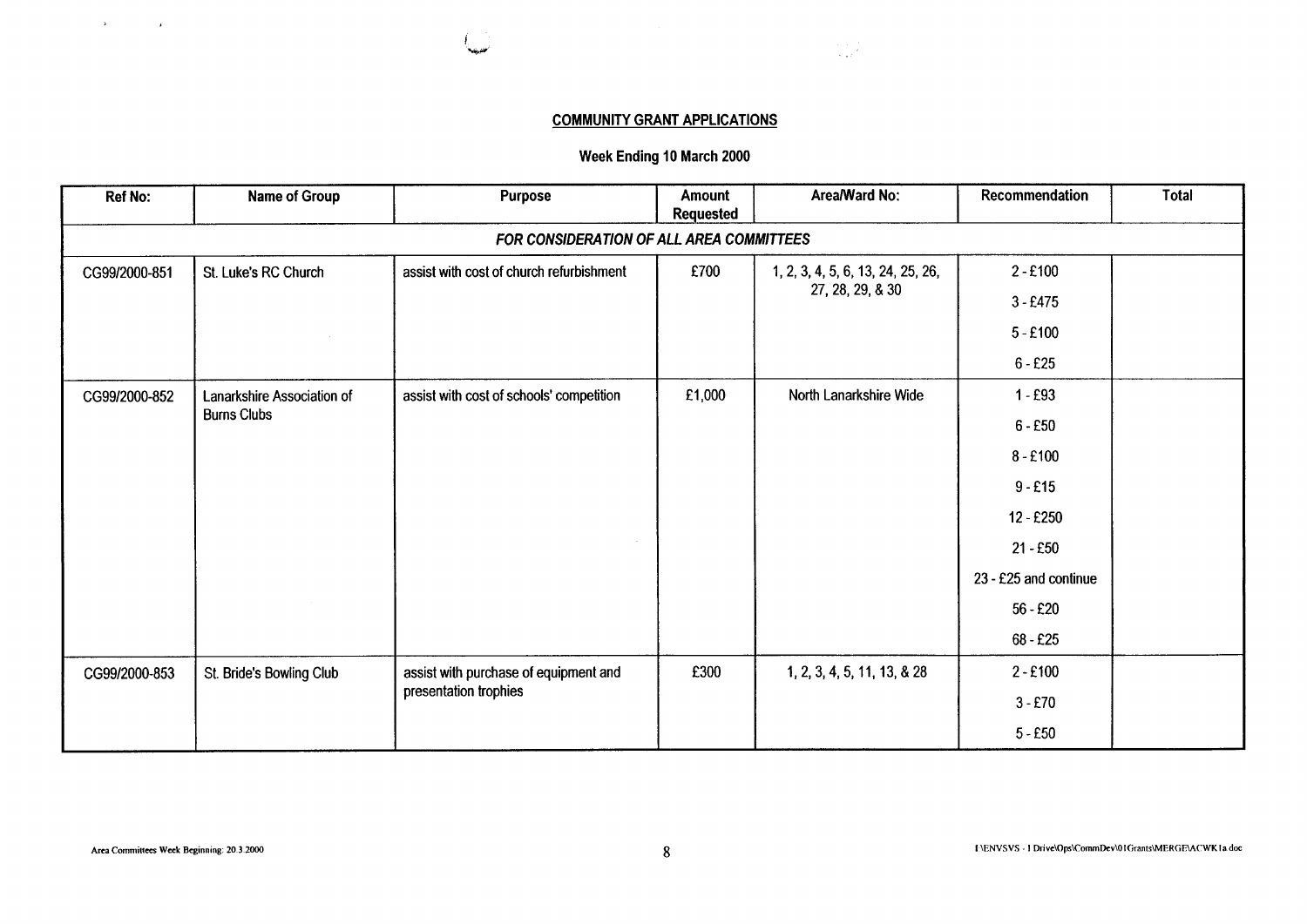| <b>Ref No:</b> | Name of Group                                      | <b>Purpose</b>                                                                     | Amount<br>Requested | Area/Ward No:          | Recommendation | <b>Total</b> |
|----------------|----------------------------------------------------|------------------------------------------------------------------------------------|---------------------|------------------------|----------------|--------------|
| CG99/2000-854  | Motherwell District Childminding<br>Group          | assist with purchase of equipment, hall rent<br>and production costs of newsletter | £200                | 1 to 19                | $2 - £27$      |              |
|                |                                                    |                                                                                    |                     | and                    | $5 - £50$      |              |
|                |                                                    |                                                                                    |                     | 21 to 30               | $6 - £22$      |              |
|                |                                                    |                                                                                    |                     |                        | $11 - £101$    |              |
| CG99/2000-874  | Fir Park Boys Club                                 | assist with purchase of sports equipment<br>and first aid kit                      | £1,000              | 1, 2, 11, 13, 14, & 16 | $11 - £100$    |              |
| CG99/2000-875  | Royal Marines Association                          | assist with transport costs to events                                              | £200                | North Lanarkshire Wide | $6 - £50$      |              |
|                | Lanarkshire Branch                                 |                                                                                    |                     |                        | 8 - continue   |              |
|                |                                                    |                                                                                    |                     |                        | $11 - £100$    |              |
|                |                                                    |                                                                                    |                     |                        | $21 - £25$     |              |
|                |                                                    |                                                                                    |                     |                        | $56 - £3$      |              |
|                |                                                    |                                                                                    |                     |                        | $68 - £10$     |              |
| CG99/2000-876  | <b>Craigneuk Undaunted Purple</b><br>Heroes LOL 68 | assist with refurbishing of premises                                               | £1,000              | 4, 5, 6, 9, 13, & 14   | 6 - continue   |              |
| CG99/2000-877  | Knights of Saint Columba                           | assist with cost of public speaking                                                | £1,000              | 2, 3, 5, 8, 29         | $2 - £100$     |              |
|                |                                                    | competition                                                                        |                     |                        | $3 - £100$     |              |
|                |                                                    |                                                                                    |                     |                        | $5 - £100$     |              |
|                |                                                    |                                                                                    |                     |                        | 29 - £100      |              |
| CG99/2000-878  | Pride of Ulster LLOL 24                            | assist with cost of refurbishing hall and<br>purchase of equipment                 | £500                | 4, 5, 6, 9, 13, & 14   | 6 - continue   |              |

 $\mathcal{L}$ شاعبا

 $\mathbf{A}^{\text{max}}$  and  $\mathbf{A}^{\text{max}}$ 

 $\bullet$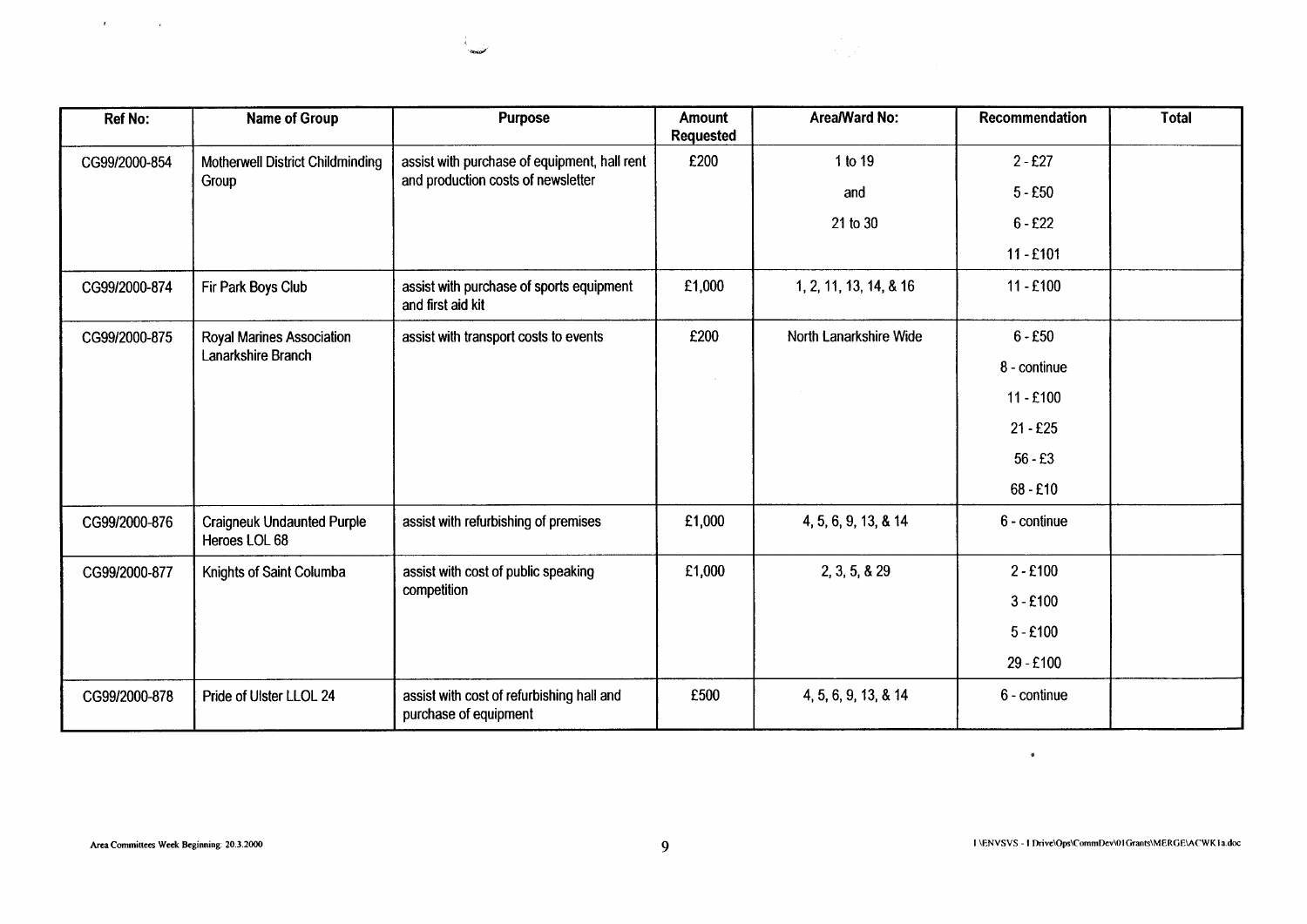

classes

 $\mathcal{A}_{\text{cusp}}$ 

Club

 $\sim$ 

 $\sim 100$ 

**I** .I

V

£100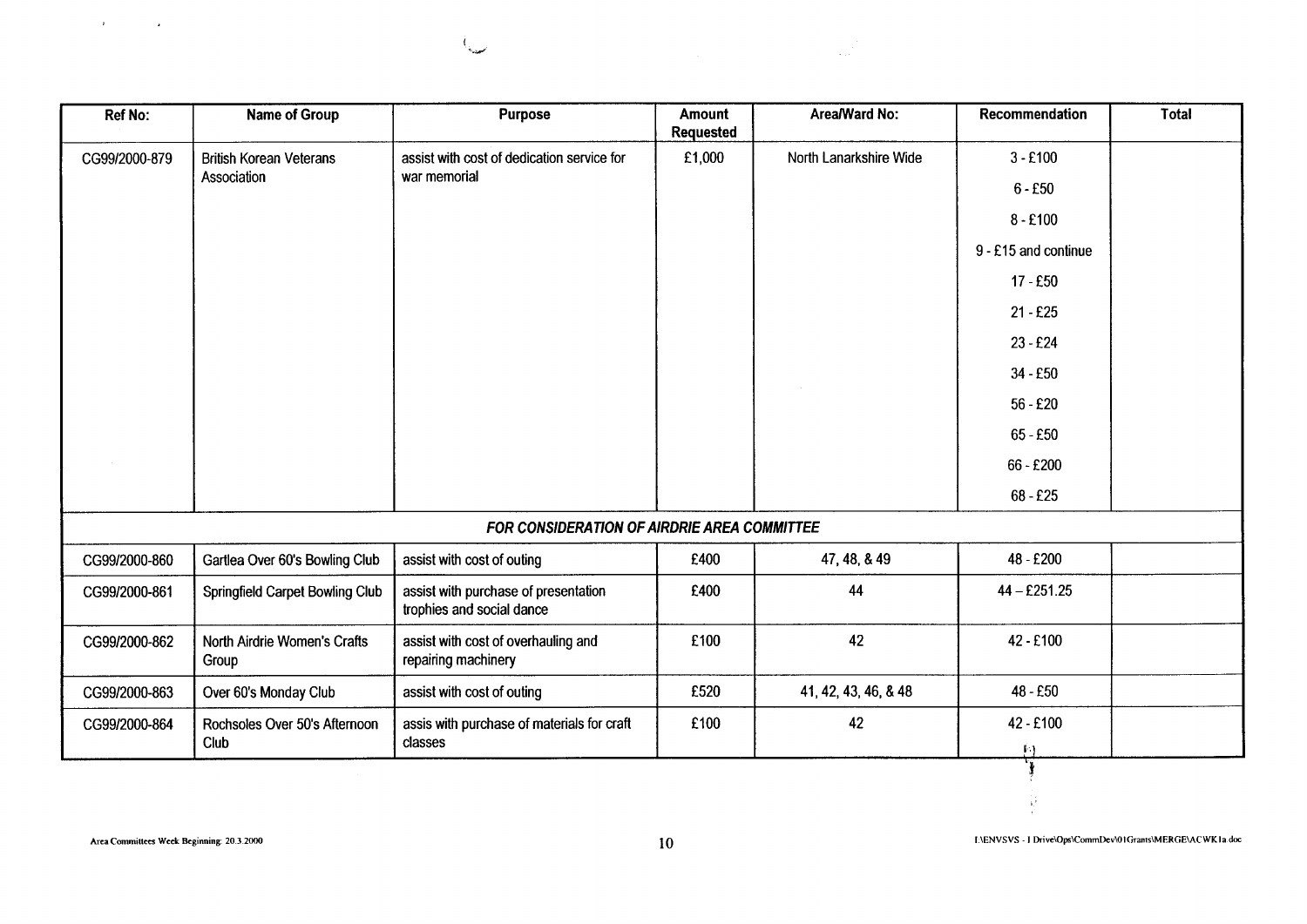| <b>Ref No:</b> | Name of Group                                                                     | <b>Purpose</b>                                                             | <b>Amount</b><br><b>Requested</b> | Area/Ward No:                | Recommendation | <b>Total</b> |
|----------------|-----------------------------------------------------------------------------------|----------------------------------------------------------------------------|-----------------------------------|------------------------------|----------------|--------------|
| CG99/2000-865  | <b>Rochsoles Community</b><br>Resource Project - After School<br>Art & Music Club | assist with purchase of craft materials for<br>millennium project          | £100                              | 42                           | 42 - £100      |              |
| CG99/2000-872  | Rochsoles Boys Club                                                               | assist with cost of educational trip for 20<br>children                    | £150                              | Airdrie                      | $42 - 100$     |              |
| CG99/2000-880  | Four Isles Senior Citizens Club                                                   | assist with cost of outing to Dumfries                                     | £150                              | Airdrie                      |                |              |
| CG99/2000-881  | Greengairs Initiative                                                             | assist with start up costs                                                 | £1,000                            | 45                           |                |              |
| CG99/2000-882  | Coatdyke Long Church Over<br>60's Club                                            | assist with cost of outing to Prestwick                                    | £250                              | 47                           |                |              |
| CG99/2000-883  | Petersburn Craigneuk<br><b>Community Forum</b>                                    | assist with general running costs and start-<br>up costs of media project  | £800                              | 49 & 52                      | 49-£349.50     |              |
|                |                                                                                   | FOR CONSIDERATION OF BELLSHILL AREA COMMITTEE                              |                                   |                              |                |              |
| CG99/2000-869  | <b>Holytown Bowling Club</b>                                                      | assist with purchase of equipment                                          | £200                              | 27                           | £200           |              |
| CG99/2000-870  | Alhambra Bar Football Club                                                        | assist with purchase of football strips, nets                              | £300                              | 24, 25, 26 & 30              | $25 - £50$     |              |
|                |                                                                                   | and equipment                                                              |                                   |                              | $30 - £77$     |              |
| CG99/2000-871  | Hattonrigg Senior Citizens Club                                                   | assist with cost of social evening to<br>commemorate club's silver jubilee | £300                              | 24 & 30                      |                |              |
| CG99/2000-884  | Holytown Sunshine Club                                                            | assist with cost of outing                                                 | £200                              | 27                           | £200           |              |
| CG99/2000-885  | Belvidere Primary School Board                                                    | assist with cost of p7 activity week                                       | £600                              | 24, 25, 26, & 28             | $25 - E50$     |              |
| CG99/2000-886  | <b>Bellshill &amp; District Crime</b>                                             | assist with purchase of mountain bikes for                                 | £2,000                            | 21, 22, 23, 24, 25, 26, & 30 | $21 - £300$    |              |
|                | <b>Prevention Panel</b>                                                           | police officers                                                            |                                   |                              | 22 - £435      |              |
|                |                                                                                   |                                                                            |                                   |                              | 23 - £530      |              |
|                |                                                                                   |                                                                            |                                   |                              | 25 - £202      |              |

 $\mathcal{N}_{\mathcal{K}_{\text{max}}}$ 

 $\Delta \phi$  and  $\Delta \phi$  and  $\Delta \phi$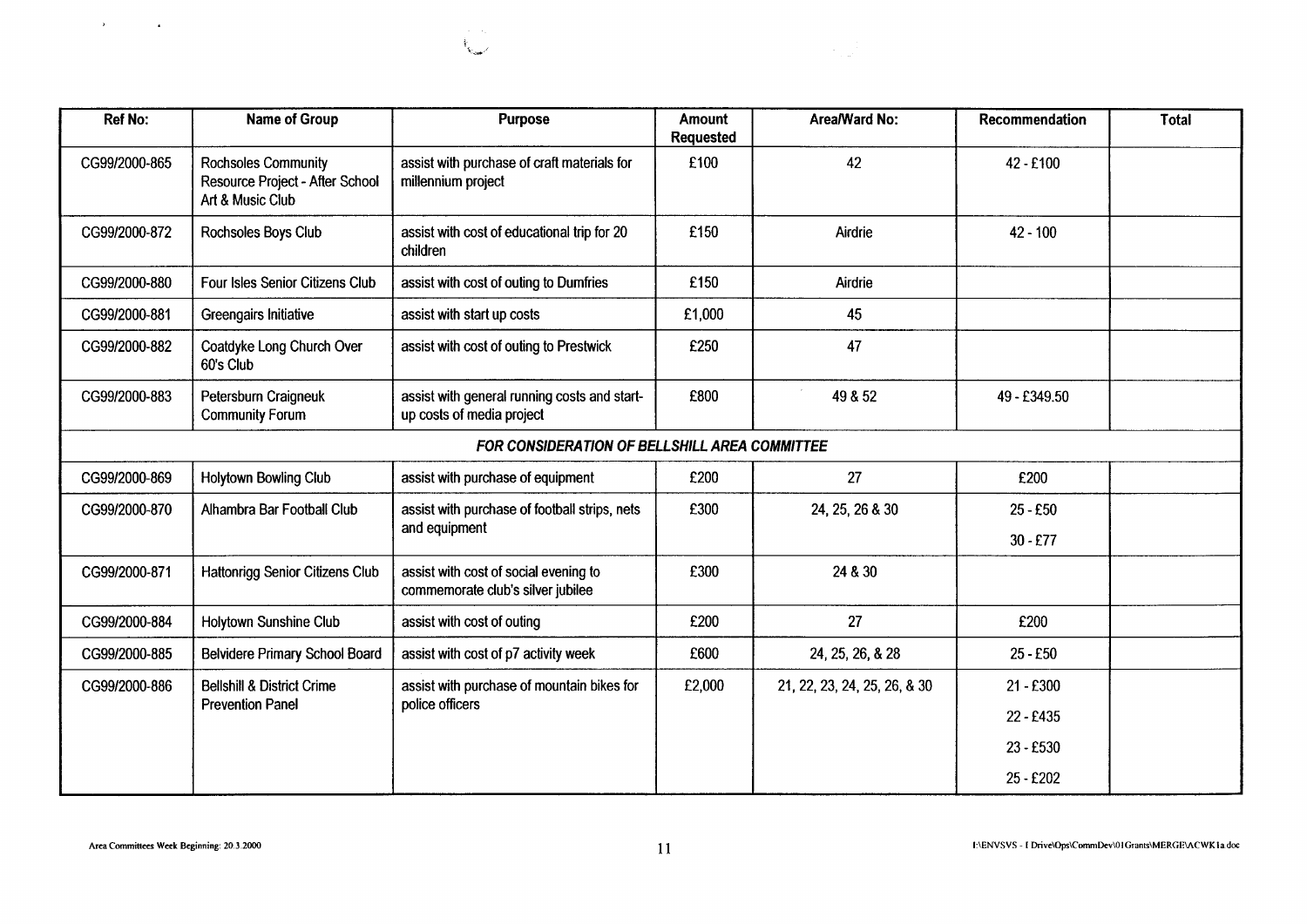| $\bullet$     |                                                       |                                                                           |                                   |                              |                |              |
|---------------|-------------------------------------------------------|---------------------------------------------------------------------------|-----------------------------------|------------------------------|----------------|--------------|
|               |                                                       |                                                                           |                                   | $\sigma_{\rm{e}}$ , $\omega$ |                |              |
|               |                                                       |                                                                           |                                   |                              |                |              |
| Ref No:       | <b>Name of Group</b>                                  | Purpose                                                                   | <b>Amount</b><br><b>Requested</b> | Area/Ward No:                | Recommendation | <b>Total</b> |
|               |                                                       | FOR CONSIDERATION OF COATBRIDGE AREA COMMITTEE                            |                                   |                              |                |              |
| CG99/2000-887 | <b>Glenboig Boxing Club</b>                           | assist with purchase of new equipment                                     | £500                              | 33                           | 33 - £378      |              |
|               |                                                       |                                                                           |                                   |                              | 35 - £122      |              |
| CG99/2000-888 | St. Bartholomews SVDP                                 | assist with cost of annual outing                                         | £500                              | 31 & 32                      | $31 - £500$    |              |
| CG99/2000-889 | St. Andrew's Church Thursday<br>Club                  | assist with cost of outing to Perth                                       | £600                              | 31, 32, & 34                 | $31 - £200$    |              |
|               |                                                       |                                                                           |                                   |                              | 34 - £50       |              |
| CG99/2000-890 | Calder P5 Playgroup                                   | assist with cost of opening playgroup for<br>additional two days per week | £300                              | 34 & 35                      | 35 - £300      |              |
|               |                                                       | FOR CONSIDERATION OF MOTHERWELL AREA COMMITTEE                            |                                   |                              |                |              |
| CG99/2000-855 | <b>Crosshill Parish Church</b>                        | assist with cost of re-roofing church hall                                | £500                              | 11                           | $11 - £500$    |              |
| CG99/2000-856 | <b>Coursington Tower Residents</b><br>Association     | assist with cost of summer outing                                         | £500                              | $\boldsymbol{2}$             | $2 - £500$     |              |
| CG99/2000-857 | Daisypark Over 60's Club                              | assist with cost of summer outing and<br>Christmas dinner                 | not known                         | $\overline{2}$               | $2 - £200$     |              |
|               |                                                       |                                                                           |                                   |                              | $5 - £100$     |              |
| CG99/2000-858 | Motherwell Cathedral Pastoral<br><b>Planning Team</b> | assist with cost of church rennovations                                   | £500                              | $\overline{2}$               | £300           |              |
|               |                                                       |                                                                           |                                   | 5 <sub>5</sub>               | £100           |              |
| CG99/2000-859 | <b>Cathedral SVDP</b>                                 | assist with cost of caravan holiday scheme                                | £300                              | 1, 2, 3, 4, 5,               | $3 - £100$     |              |
|               |                                                       |                                                                           |                                   | and                          | $5 - £100$     |              |
|               |                                                       |                                                                           |                                   | 11, 12, & 13                 | $11 - £100$    |              |
| CG99/2000-898 | <b>Glencairn Primary School Board</b>                 | assist with purchase of two listening<br>centres for language programme   | £500                              | 11                           | 11-£500        |              |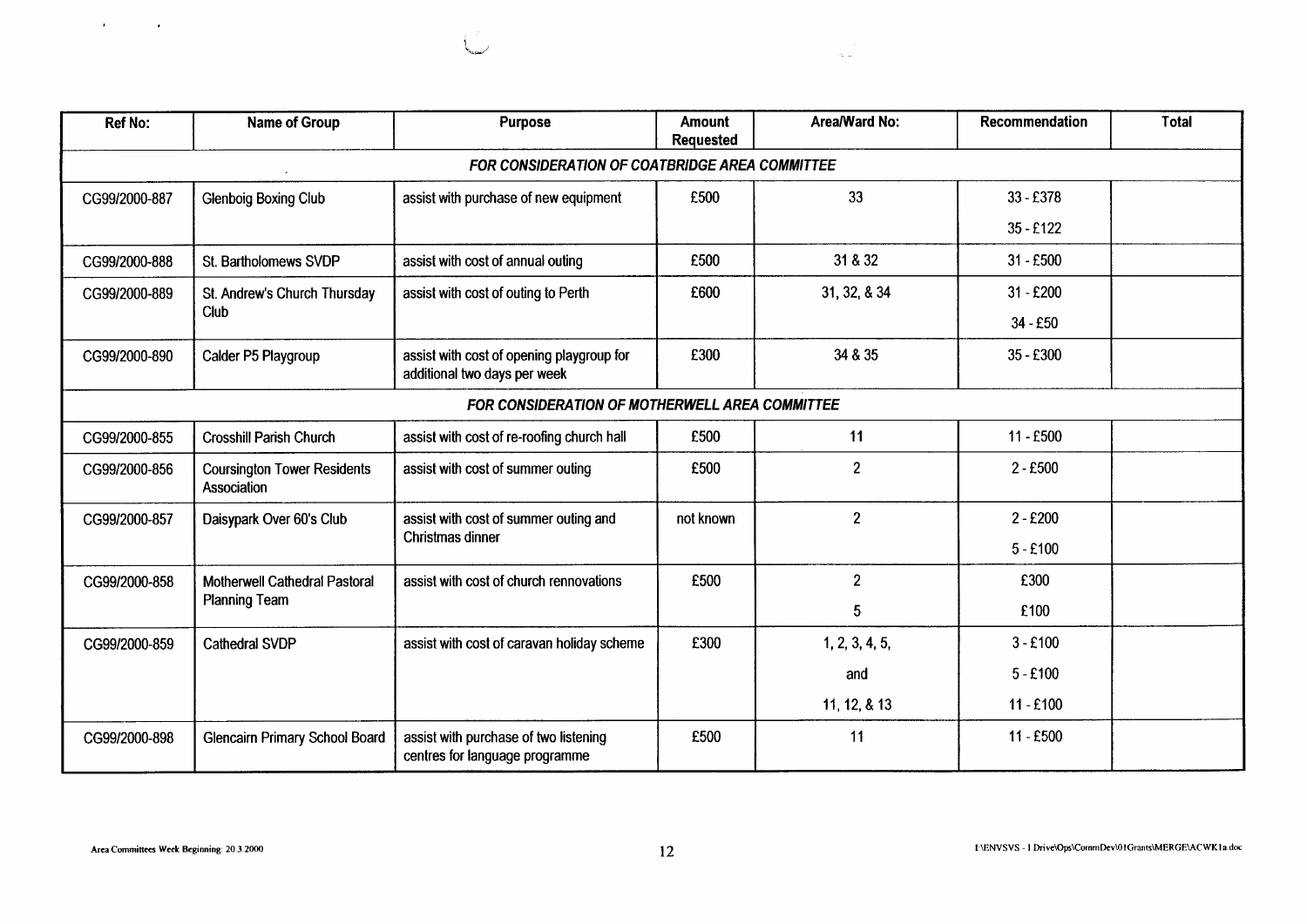|               |                                                                     |                                                                                                              |                            | $\mathcal{F}=\mathcal{F}$                                                                                                                                                                                                        |                         |              |
|---------------|---------------------------------------------------------------------|--------------------------------------------------------------------------------------------------------------|----------------------------|----------------------------------------------------------------------------------------------------------------------------------------------------------------------------------------------------------------------------------|-------------------------|--------------|
|               |                                                                     |                                                                                                              |                            |                                                                                                                                                                                                                                  |                         |              |
| Ref No:       | <b>Name of Group</b>                                                | Purpose                                                                                                      | Amount<br><b>Requested</b> | <b>Area/Ward No:</b>                                                                                                                                                                                                             | Recommendation          | <b>Total</b> |
| CG99/2000-899 | <b>Calder Primary Parent Teacher</b><br>and Friends Association     | assist with purchase of mathematic<br>equipment for homework                                                 | £300                       | $\overline{2}$                                                                                                                                                                                                                   | $2 - £300$              |              |
|               |                                                                     | FOR CONSIDERATION OF NORTH AREA COMMITTEE                                                                    |                            |                                                                                                                                                                                                                                  |                         |              |
| CG99/2000-866 | <b>Westfield Senior Citizens New</b><br><b>Section Carpet Bowls</b> | assist with start-up costs and purchase of<br>equipment                                                      | £900                       | 63                                                                                                                                                                                                                               | 63 - £350               |              |
| CG99/2000-867 | <b>Hawthorn Residents Association</b>                               | assist with cost of erection of<br>neighbourhood watch signage                                               | unknown                    | 58                                                                                                                                                                                                                               | 58 - continue           |              |
| CG99/2000-868 | Stoneylee Road Neighbourhood<br><b>Watch Scheme</b>                 | assist with purchase of neighbourhood<br>watch signage, purchase of computer<br>equipment and 2 cctv cameras | £500                       | 58                                                                                                                                                                                                                               |                         |              |
|               |                                                                     |                                                                                                              |                            | Note to Accompany Application:<br>Strathclyde Police are supportive of this initiative, but have indicated that they<br>prefer to see camera installation and monitoring arrangements forming part o<br>more strategic programme |                         |              |
| CG99/2000-873 | Pollock Hall Parent and Toddler                                     | assist with purchase of equipment and                                                                        | £1,500                     | 61, 62, & 63                                                                                                                                                                                                                     | 62 - £193               |              |
| CG99/2000-891 | Group<br>North Lanarkshire Carers                                   | furnishings<br>assist with cost of respite break for clients                                                 | £2,000                     | 67, 68, 69, & 70                                                                                                                                                                                                                 | $63 - £50$<br>68 - £200 |              |

| $\mathcal{F}(\mathcal{F})$ , and $\mathcal{F}(\mathcal{F})$ , and |                                                                     | $\sim 100$ km s $^{-1}$                                             |                  | $\mathcal{L}_{\rm{max}}$                                                                                                                                                                                      |                         |              |
|-------------------------------------------------------------------|---------------------------------------------------------------------|---------------------------------------------------------------------|------------------|---------------------------------------------------------------------------------------------------------------------------------------------------------------------------------------------------------------|-------------------------|--------------|
|                                                                   |                                                                     |                                                                     |                  | $\mathcal{O}(\mathcal{O}_\mathcal{A})$                                                                                                                                                                        |                         |              |
| Ref No:                                                           | <b>Name of Group</b>                                                | Purpose                                                             | <b>Amount</b>    | Area/Ward No:                                                                                                                                                                                                 |                         |              |
| CG99/2000-899                                                     |                                                                     |                                                                     |                  |                                                                                                                                                                                                               | Recommendation          | <b>Total</b> |
|                                                                   |                                                                     |                                                                     | <b>Requested</b> |                                                                                                                                                                                                               |                         |              |
|                                                                   | <b>Calder Primary Parent Teacher</b><br>and Friends Association     | assist with purchase of mathematic<br>equipment for homework        | £300             | $\overline{2}$                                                                                                                                                                                                | $2 - £300$              |              |
|                                                                   |                                                                     | FOR CONSIDERATION OF NORTH AREA COMMITTEE                           |                  |                                                                                                                                                                                                               |                         |              |
| CG99/2000-866                                                     | <b>Westfield Senior Citizens New</b><br><b>Section Carpet Bowls</b> | assist with start-up costs and purchase of<br>equipment             | £900             | 63                                                                                                                                                                                                            | 63 - £350               |              |
| CG99/2000-867                                                     | <b>Hawthorn Residents Association</b>                               | assist with cost of erection of<br>neighbourhood watch signage      | unknown          | 58                                                                                                                                                                                                            | 58 - continue           |              |
| CG99/2000-868                                                     | Stoneylee Road Neighbourhood                                        | assist with purchase of neighbourhood                               | £500             | 58                                                                                                                                                                                                            |                         |              |
|                                                                   | <b>Watch Scheme</b>                                                 | watch signage, purchase of computer<br>equipment and 2 cctv cameras |                  |                                                                                                                                                                                                               |                         |              |
|                                                                   |                                                                     |                                                                     |                  | Note to Accompany Application:<br>Strathclyde Police are supportive of this initiative, but have indicated that they would<br>prefer to see camera installation and monitoring arrangements forming part of a |                         |              |
|                                                                   |                                                                     |                                                                     |                  | more strategic programme                                                                                                                                                                                      |                         |              |
| CG99/2000-873                                                     | Pollock Hall Parent and Toddler<br>Group                            | assist with purchase of equipment and<br>furnishings                | £1,500           | 61, 62, & 63                                                                                                                                                                                                  | 62 - £193<br>$63 - £50$ |              |
| CG99/2000-891                                                     | North Lanarkshire Carers<br><b>Support Group</b>                    | assist with cost of respite break for clients                       | £2,000           | 67, 68, 69, & 70                                                                                                                                                                                              | 68 - £200               |              |
| CG99/2000-892                                                     | Kilsyth Community Council                                           | assist with purchase of computer, printer                           | £400             | 64, 65, & 66                                                                                                                                                                                                  | $65 - £100$             |              |
|                                                                   |                                                                     | and digital scanner                                                 |                  |                                                                                                                                                                                                               | 66 - £300               |              |
| CG99/2000-893                                                     | Our Lady and St. Helen's SVDP                                       | assist with cost of caravan holiday scheme<br>for clients           | £700             | 62 & 63                                                                                                                                                                                                       | $62 - £350$             |              |
| CG99/2000-894                                                     | <b>Carbrain Friday Senior Citizens</b>                              | assist with cost of summer outing and                               | £200             | 61                                                                                                                                                                                                            | $63 - £150$             |              |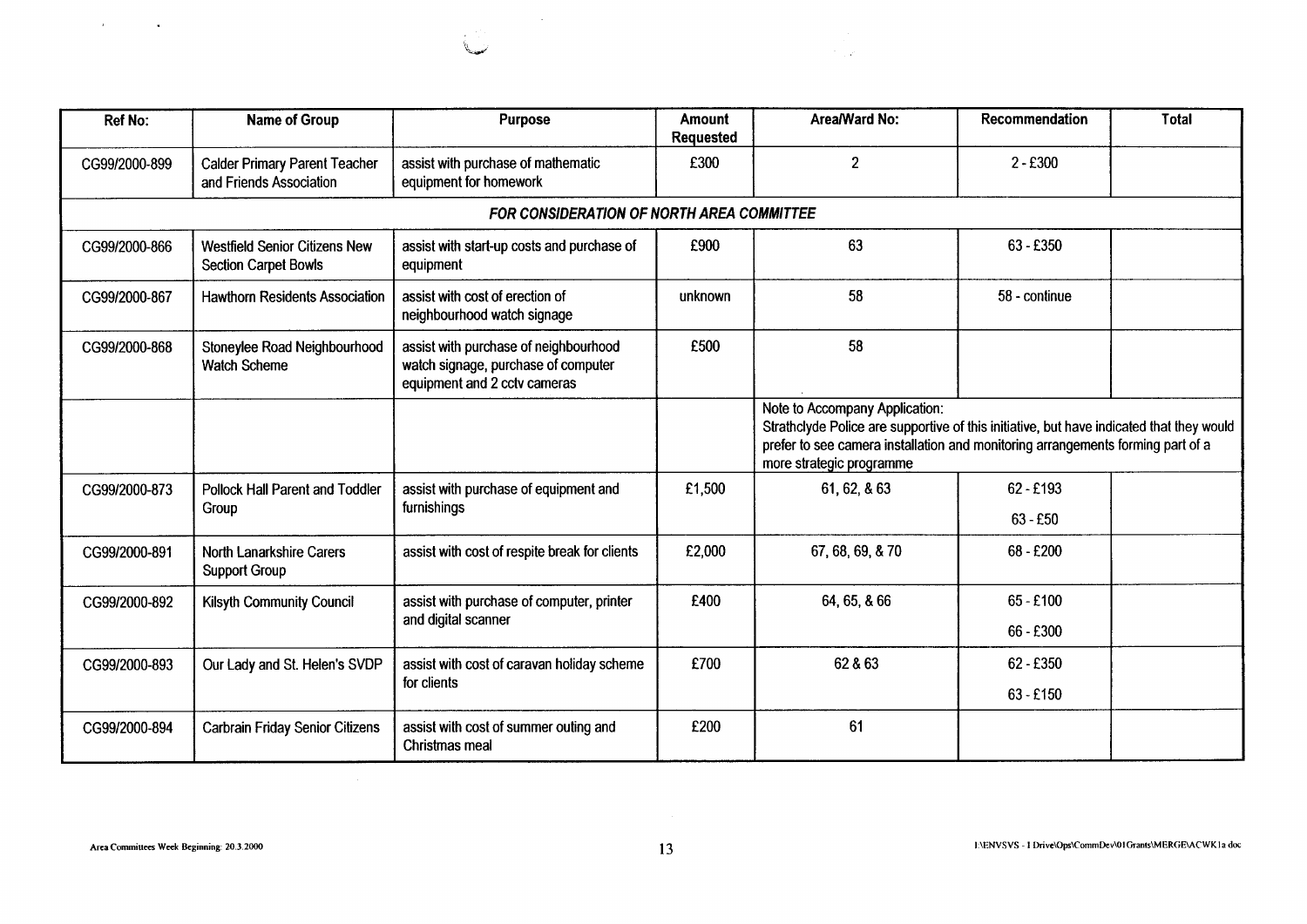| <b>Ref No:</b> | Name of Group                                                  | <b>Purpose</b>                                                   | <b>Amount</b><br>Requested | Area/Ward No: | Recommendation        | <b>Total</b> |
|----------------|----------------------------------------------------------------|------------------------------------------------------------------|----------------------------|---------------|-----------------------|--------------|
| CG99/2000-895  | Scottish old Age Pensions                                      | assist with cost of sending delegates to                         | £372                       | 53 to 66      | 55 - £300             |              |
|                | Association, Cumbernauld                                       | national conference                                              |                            |               | $56 - £30$            |              |
|                |                                                                |                                                                  |                            |               | 58 - continue         |              |
|                |                                                                |                                                                  |                            |               | $63 - £20$            |              |
| CG99/2000-896  | cumbernauld and Kilsyth Soccer                                 | assist with purchase of football equipment<br>and first aid kits | £500                       | 53 to 70      | $56 - £30$            |              |
|                | Sevens                                                         |                                                                  |                            |               | 58 - continue         |              |
|                |                                                                |                                                                  |                            |               | $63 - £20$            |              |
|                |                                                                |                                                                  |                            |               | 65 - £100             |              |
|                |                                                                |                                                                  |                            |               | 66 - £100             |              |
| CG99/2000-897  | <b>Condorrat Senior Citizens</b><br><b>Welfare Association</b> | assist with cost of summer outing and<br>christmas dinner        | £1,500                     | 62 & 63       | $63 - £100$           |              |
|                |                                                                | <b>FOR CONSIDERATION OF WISHAW AREA COMMITTEE</b>                |                            |               |                       |              |
| CG99/2000-900  | Wishaw SVDP                                                    | assist with cost of holidays for clients                         | £1,000                     | 7, 8, 8.9     | $8 - £100$            |              |
|                |                                                                |                                                                  |                            |               | 9 - £127 and continue |              |

 $\sim$   $\sim$ 

 $\mathcal{A}^{\text{max}}$  and  $\mathcal{A}^{\text{max}}$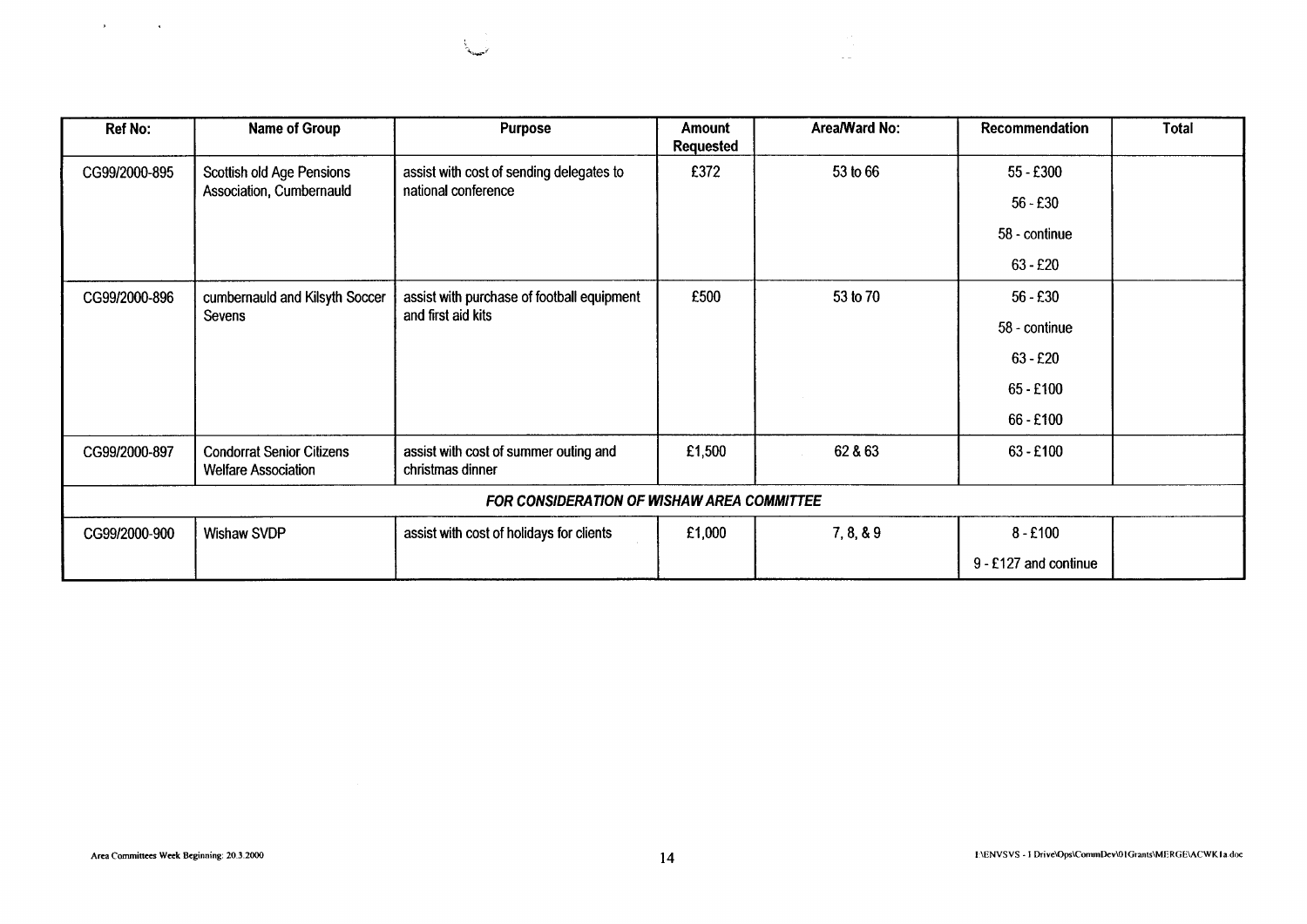# **COMMUNITY GRANT APPLICATIONS**

 $\sim 10^{-1}$ 

**County** 

**Week Ending 15 March 2000** 

| <b>Ref No:</b>                           | <b>Name of Group</b>               | <b>Purpose</b>                                 | <b>Amount</b><br><b>Requested</b> | Area/Ward No:               | Recommendation         | <b>Total</b> |  |  |  |
|------------------------------------------|------------------------------------|------------------------------------------------|-----------------------------------|-----------------------------|------------------------|--------------|--|--|--|
| FOR CONSIDERATION OF ALL AREA COMMITTEES |                                    |                                                |                                   |                             |                        |              |  |  |  |
| CG99/2000-912                            | Re-Solv                            | assist with cost of substance abuse            | £450                              | North Lanarkshire wide      | 9 - continue           |              |  |  |  |
|                                          |                                    | information leaflet for parents                |                                   |                             | $34 - £50$             |              |  |  |  |
|                                          |                                    |                                                |                                   |                             | $36 - £50$             |              |  |  |  |
|                                          |                                    |                                                |                                   |                             | $63 - £20$             |              |  |  |  |
|                                          |                                    |                                                |                                   |                             | 68 - £25               |              |  |  |  |
| CG99/2000-935                            | New Image                          | assist with purchase of music instruments      | unknown                           | 6, 7, 9, 10, 13, 14, 16, 43 | $7$ – continue         |              |  |  |  |
|                                          |                                    |                                                |                                   |                             | $9 - £40$              |              |  |  |  |
| CG99/2000-936                            | <b>Motherwell Crime Prevention</b> | assist with purchase of community police       | £1,154                            | 1, 3, 4, 25                 | $3 - £200$             |              |  |  |  |
|                                          | Panel                              | mountain bikes                                 |                                   |                             | $4 - £137$             |              |  |  |  |
|                                          |                                    |                                                |                                   |                             | 9 - continue           |              |  |  |  |
| CG99/2000-932                            | Good Neighbours, Muirhouse         | assist with cost of outing                     | £1,000                            | 1 to 13                     | $8 - £127$             |              |  |  |  |
|                                          |                                    |                                                |                                   |                             | 9 - continue           |              |  |  |  |
|                                          |                                    |                                                |                                   |                             | 12 - £250              |              |  |  |  |
|                                          |                                    |                                                |                                   |                             | $13 - \text{continue}$ |              |  |  |  |
| CG99/2000-933                            | Myelin Project                     | assist with start-up costs of myelin self-help | £630                              | North Lanarkshire wide      | $9 - £10$              |              |  |  |  |
|                                          |                                    | project                                        |                                   |                             | $63 - £20$             |              |  |  |  |

 $\Delta \phi = 0.0000$  and  $\Delta \phi$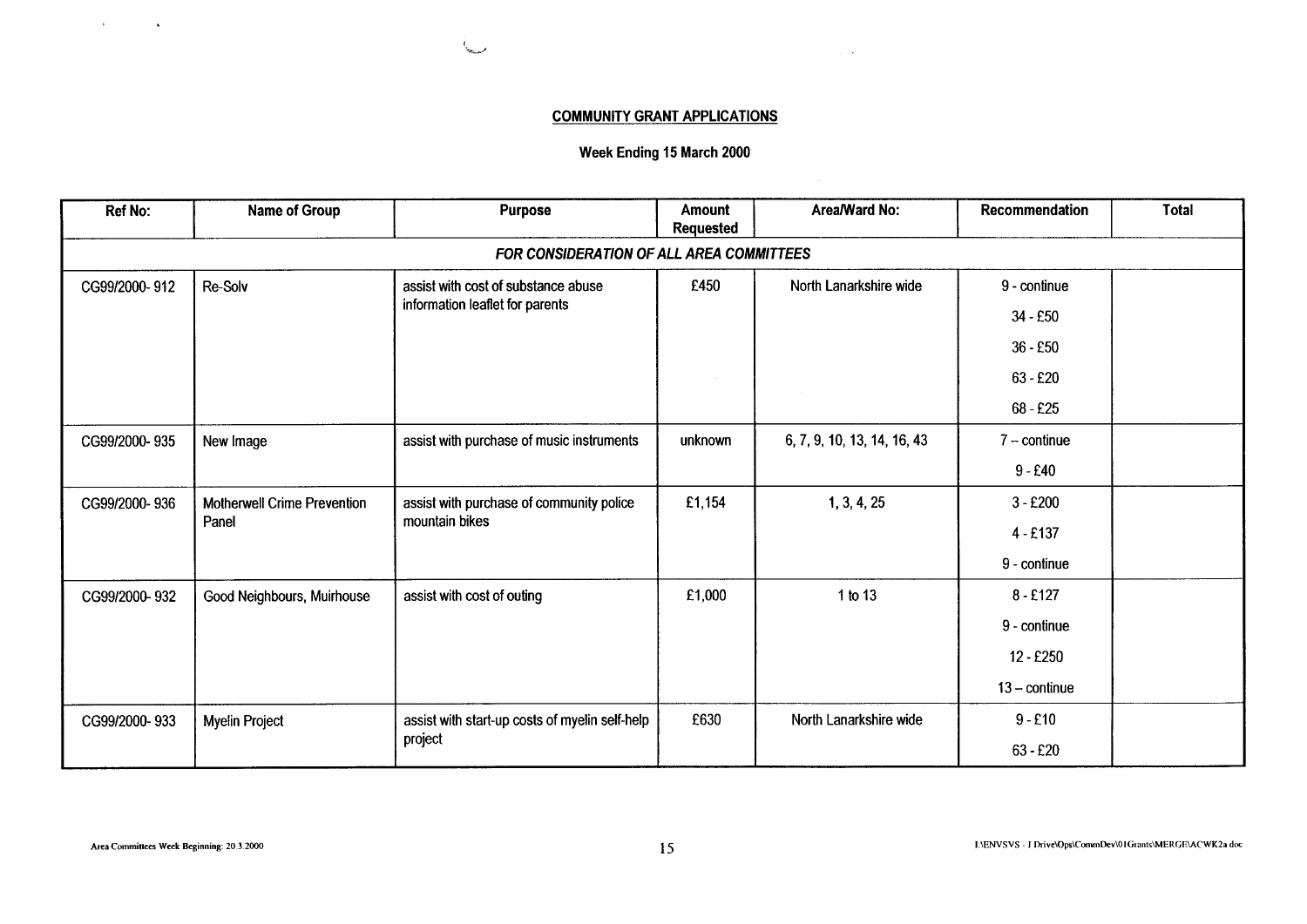| and the control of<br>الممتعصفة<br>$\sim 10^{10}$ $^{-1}$<br>Name of Group<br>Area/Ward No:<br>Recommendation<br><b>Ref No:</b><br>Purpose<br>Amount<br>Total<br>Requested<br>assist with cost of promotion of police open<br>CG99/2000-937<br>Motherwell Crime Prevention<br>£400<br>North Lanarkshire wide<br>9 - £10 and continue<br>$\vert$ day<br>Panel<br>FOR CONSIDERATION OF AIRDRIE AREA COMMITTEE<br>CG99/2000-910   Airdrie St. John Senior Citizens   assist with cost of outing<br>£500<br>41 to 51<br>$ $ Club<br>CG99/2000-911   Four Isles Management<br>assist with cost of outing<br>£300<br>49<br>Committee<br>CG99/2000-916   Greengairs Primary School<br>Parents Association<br>assist woth cost of travel and<br>£2,000<br>45<br>45 - £696.50<br>accommodation expenses<br>CG99/2000-917   RCRP Young people's Holiday<br>assist with cost of residential educational<br>£100<br>42<br>42 - £100<br>Club<br>trip<br>assist with general activity costs, including<br>£400<br>CG99/2000-939   Plains Senior Citizens<br>46<br>outing<br>FOR CONSIDERATION OF BELLSHILL AND DISTRICT AREA COMMITTEE<br>CG99/2000-903   Bellshill West Church Senior<br>£300<br>assist with cost of activity programme<br>25 - £50<br>25, 26, 28<br>Citizens Group<br>CG99/2000-904<br><b>Tannochside Senior Citizens</b><br>assist with cost of outing and Christmas<br>£700<br>21, 22, 23<br>21 - £664<br>meal<br>  Keir Hardie Coyotes Roller<br>assist with purchase of safety equipment<br>27<br>CG99/2000-906<br>£200<br>27 - £200<br>Hockey Club<br>assist with purchase of bowls and<br>£500<br>CG99/2000-908   Bellshill & Mossend Bowling<br>24, 30<br>$30 - £100$<br>Club Junior Section<br>equipment for junior members<br>£300<br>CG99/2000-922   Bothwell Haugh Reunion<br>assist with cost of cleaning Bothwellhaugh<br>Cairn<br>25<br>25 - £300<br>Committee<br>assist with purchase of footballs<br>£200<br>27<br>CG99/2000-928   Holytown Colts Under 7's<br>27 - £200<br>I:\ENVSVS - I Drive\Ops\CommDev\01Grants\MERGE\ACWK2a doc<br>Area Committees Week Beginning: 20.3.2000<br>16 |
|--------------------------------------------------------------------------------------------------------------------------------------------------------------------------------------------------------------------------------------------------------------------------------------------------------------------------------------------------------------------------------------------------------------------------------------------------------------------------------------------------------------------------------------------------------------------------------------------------------------------------------------------------------------------------------------------------------------------------------------------------------------------------------------------------------------------------------------------------------------------------------------------------------------------------------------------------------------------------------------------------------------------------------------------------------------------------------------------------------------------------------------------------------------------------------------------------------------------------------------------------------------------------------------------------------------------------------------------------------------------------------------------------------------------------------------------------------------------------------------------------------------------------------------------------------------------------------------------------------------------------------------------------------------------------------------------------------------------------------------------------------------------------------------------------------------------------------------------------------------------------------------------------------------------------------------------------------------------------------------------------------------------------------------------------------------------------------------------------------------|
|                                                                                                                                                                                                                                                                                                                                                                                                                                                                                                                                                                                                                                                                                                                                                                                                                                                                                                                                                                                                                                                                                                                                                                                                                                                                                                                                                                                                                                                                                                                                                                                                                                                                                                                                                                                                                                                                                                                                                                                                                                                                                                              |
|                                                                                                                                                                                                                                                                                                                                                                                                                                                                                                                                                                                                                                                                                                                                                                                                                                                                                                                                                                                                                                                                                                                                                                                                                                                                                                                                                                                                                                                                                                                                                                                                                                                                                                                                                                                                                                                                                                                                                                                                                                                                                                              |
|                                                                                                                                                                                                                                                                                                                                                                                                                                                                                                                                                                                                                                                                                                                                                                                                                                                                                                                                                                                                                                                                                                                                                                                                                                                                                                                                                                                                                                                                                                                                                                                                                                                                                                                                                                                                                                                                                                                                                                                                                                                                                                              |
|                                                                                                                                                                                                                                                                                                                                                                                                                                                                                                                                                                                                                                                                                                                                                                                                                                                                                                                                                                                                                                                                                                                                                                                                                                                                                                                                                                                                                                                                                                                                                                                                                                                                                                                                                                                                                                                                                                                                                                                                                                                                                                              |
|                                                                                                                                                                                                                                                                                                                                                                                                                                                                                                                                                                                                                                                                                                                                                                                                                                                                                                                                                                                                                                                                                                                                                                                                                                                                                                                                                                                                                                                                                                                                                                                                                                                                                                                                                                                                                                                                                                                                                                                                                                                                                                              |
|                                                                                                                                                                                                                                                                                                                                                                                                                                                                                                                                                                                                                                                                                                                                                                                                                                                                                                                                                                                                                                                                                                                                                                                                                                                                                                                                                                                                                                                                                                                                                                                                                                                                                                                                                                                                                                                                                                                                                                                                                                                                                                              |
|                                                                                                                                                                                                                                                                                                                                                                                                                                                                                                                                                                                                                                                                                                                                                                                                                                                                                                                                                                                                                                                                                                                                                                                                                                                                                                                                                                                                                                                                                                                                                                                                                                                                                                                                                                                                                                                                                                                                                                                                                                                                                                              |
|                                                                                                                                                                                                                                                                                                                                                                                                                                                                                                                                                                                                                                                                                                                                                                                                                                                                                                                                                                                                                                                                                                                                                                                                                                                                                                                                                                                                                                                                                                                                                                                                                                                                                                                                                                                                                                                                                                                                                                                                                                                                                                              |
|                                                                                                                                                                                                                                                                                                                                                                                                                                                                                                                                                                                                                                                                                                                                                                                                                                                                                                                                                                                                                                                                                                                                                                                                                                                                                                                                                                                                                                                                                                                                                                                                                                                                                                                                                                                                                                                                                                                                                                                                                                                                                                              |
|                                                                                                                                                                                                                                                                                                                                                                                                                                                                                                                                                                                                                                                                                                                                                                                                                                                                                                                                                                                                                                                                                                                                                                                                                                                                                                                                                                                                                                                                                                                                                                                                                                                                                                                                                                                                                                                                                                                                                                                                                                                                                                              |
|                                                                                                                                                                                                                                                                                                                                                                                                                                                                                                                                                                                                                                                                                                                                                                                                                                                                                                                                                                                                                                                                                                                                                                                                                                                                                                                                                                                                                                                                                                                                                                                                                                                                                                                                                                                                                                                                                                                                                                                                                                                                                                              |
|                                                                                                                                                                                                                                                                                                                                                                                                                                                                                                                                                                                                                                                                                                                                                                                                                                                                                                                                                                                                                                                                                                                                                                                                                                                                                                                                                                                                                                                                                                                                                                                                                                                                                                                                                                                                                                                                                                                                                                                                                                                                                                              |
|                                                                                                                                                                                                                                                                                                                                                                                                                                                                                                                                                                                                                                                                                                                                                                                                                                                                                                                                                                                                                                                                                                                                                                                                                                                                                                                                                                                                                                                                                                                                                                                                                                                                                                                                                                                                                                                                                                                                                                                                                                                                                                              |
|                                                                                                                                                                                                                                                                                                                                                                                                                                                                                                                                                                                                                                                                                                                                                                                                                                                                                                                                                                                                                                                                                                                                                                                                                                                                                                                                                                                                                                                                                                                                                                                                                                                                                                                                                                                                                                                                                                                                                                                                                                                                                                              |
|                                                                                                                                                                                                                                                                                                                                                                                                                                                                                                                                                                                                                                                                                                                                                                                                                                                                                                                                                                                                                                                                                                                                                                                                                                                                                                                                                                                                                                                                                                                                                                                                                                                                                                                                                                                                                                                                                                                                                                                                                                                                                                              |
|                                                                                                                                                                                                                                                                                                                                                                                                                                                                                                                                                                                                                                                                                                                                                                                                                                                                                                                                                                                                                                                                                                                                                                                                                                                                                                                                                                                                                                                                                                                                                                                                                                                                                                                                                                                                                                                                                                                                                                                                                                                                                                              |
|                                                                                                                                                                                                                                                                                                                                                                                                                                                                                                                                                                                                                                                                                                                                                                                                                                                                                                                                                                                                                                                                                                                                                                                                                                                                                                                                                                                                                                                                                                                                                                                                                                                                                                                                                                                                                                                                                                                                                                                                                                                                                                              |
|                                                                                                                                                                                                                                                                                                                                                                                                                                                                                                                                                                                                                                                                                                                                                                                                                                                                                                                                                                                                                                                                                                                                                                                                                                                                                                                                                                                                                                                                                                                                                                                                                                                                                                                                                                                                                                                                                                                                                                                                                                                                                                              |
|                                                                                                                                                                                                                                                                                                                                                                                                                                                                                                                                                                                                                                                                                                                                                                                                                                                                                                                                                                                                                                                                                                                                                                                                                                                                                                                                                                                                                                                                                                                                                                                                                                                                                                                                                                                                                                                                                                                                                                                                                                                                                                              |
|                                                                                                                                                                                                                                                                                                                                                                                                                                                                                                                                                                                                                                                                                                                                                                                                                                                                                                                                                                                                                                                                                                                                                                                                                                                                                                                                                                                                                                                                                                                                                                                                                                                                                                                                                                                                                                                                                                                                                                                                                                                                                                              |
|                                                                                                                                                                                                                                                                                                                                                                                                                                                                                                                                                                                                                                                                                                                                                                                                                                                                                                                                                                                                                                                                                                                                                                                                                                                                                                                                                                                                                                                                                                                                                                                                                                                                                                                                                                                                                                                                                                                                                                                                                                                                                                              |
|                                                                                                                                                                                                                                                                                                                                                                                                                                                                                                                                                                                                                                                                                                                                                                                                                                                                                                                                                                                                                                                                                                                                                                                                                                                                                                                                                                                                                                                                                                                                                                                                                                                                                                                                                                                                                                                                                                                                                                                                                                                                                                              |
|                                                                                                                                                                                                                                                                                                                                                                                                                                                                                                                                                                                                                                                                                                                                                                                                                                                                                                                                                                                                                                                                                                                                                                                                                                                                                                                                                                                                                                                                                                                                                                                                                                                                                                                                                                                                                                                                                                                                                                                                                                                                                                              |
|                                                                                                                                                                                                                                                                                                                                                                                                                                                                                                                                                                                                                                                                                                                                                                                                                                                                                                                                                                                                                                                                                                                                                                                                                                                                                                                                                                                                                                                                                                                                                                                                                                                                                                                                                                                                                                                                                                                                                                                                                                                                                                              |
|                                                                                                                                                                                                                                                                                                                                                                                                                                                                                                                                                                                                                                                                                                                                                                                                                                                                                                                                                                                                                                                                                                                                                                                                                                                                                                                                                                                                                                                                                                                                                                                                                                                                                                                                                                                                                                                                                                                                                                                                                                                                                                              |
|                                                                                                                                                                                                                                                                                                                                                                                                                                                                                                                                                                                                                                                                                                                                                                                                                                                                                                                                                                                                                                                                                                                                                                                                                                                                                                                                                                                                                                                                                                                                                                                                                                                                                                                                                                                                                                                                                                                                                                                                                                                                                                              |
|                                                                                                                                                                                                                                                                                                                                                                                                                                                                                                                                                                                                                                                                                                                                                                                                                                                                                                                                                                                                                                                                                                                                                                                                                                                                                                                                                                                                                                                                                                                                                                                                                                                                                                                                                                                                                                                                                                                                                                                                                                                                                                              |
|                                                                                                                                                                                                                                                                                                                                                                                                                                                                                                                                                                                                                                                                                                                                                                                                                                                                                                                                                                                                                                                                                                                                                                                                                                                                                                                                                                                                                                                                                                                                                                                                                                                                                                                                                                                                                                                                                                                                                                                                                                                                                                              |
|                                                                                                                                                                                                                                                                                                                                                                                                                                                                                                                                                                                                                                                                                                                                                                                                                                                                                                                                                                                                                                                                                                                                                                                                                                                                                                                                                                                                                                                                                                                                                                                                                                                                                                                                                                                                                                                                                                                                                                                                                                                                                                              |
|                                                                                                                                                                                                                                                                                                                                                                                                                                                                                                                                                                                                                                                                                                                                                                                                                                                                                                                                                                                                                                                                                                                                                                                                                                                                                                                                                                                                                                                                                                                                                                                                                                                                                                                                                                                                                                                                                                                                                                                                                                                                                                              |
|                                                                                                                                                                                                                                                                                                                                                                                                                                                                                                                                                                                                                                                                                                                                                                                                                                                                                                                                                                                                                                                                                                                                                                                                                                                                                                                                                                                                                                                                                                                                                                                                                                                                                                                                                                                                                                                                                                                                                                                                                                                                                                              |
|                                                                                                                                                                                                                                                                                                                                                                                                                                                                                                                                                                                                                                                                                                                                                                                                                                                                                                                                                                                                                                                                                                                                                                                                                                                                                                                                                                                                                                                                                                                                                                                                                                                                                                                                                                                                                                                                                                                                                                                                                                                                                                              |
|                                                                                                                                                                                                                                                                                                                                                                                                                                                                                                                                                                                                                                                                                                                                                                                                                                                                                                                                                                                                                                                                                                                                                                                                                                                                                                                                                                                                                                                                                                                                                                                                                                                                                                                                                                                                                                                                                                                                                                                                                                                                                                              |
|                                                                                                                                                                                                                                                                                                                                                                                                                                                                                                                                                                                                                                                                                                                                                                                                                                                                                                                                                                                                                                                                                                                                                                                                                                                                                                                                                                                                                                                                                                                                                                                                                                                                                                                                                                                                                                                                                                                                                                                                                                                                                                              |
|                                                                                                                                                                                                                                                                                                                                                                                                                                                                                                                                                                                                                                                                                                                                                                                                                                                                                                                                                                                                                                                                                                                                                                                                                                                                                                                                                                                                                                                                                                                                                                                                                                                                                                                                                                                                                                                                                                                                                                                                                                                                                                              |
|                                                                                                                                                                                                                                                                                                                                                                                                                                                                                                                                                                                                                                                                                                                                                                                                                                                                                                                                                                                                                                                                                                                                                                                                                                                                                                                                                                                                                                                                                                                                                                                                                                                                                                                                                                                                                                                                                                                                                                                                                                                                                                              |
|                                                                                                                                                                                                                                                                                                                                                                                                                                                                                                                                                                                                                                                                                                                                                                                                                                                                                                                                                                                                                                                                                                                                                                                                                                                                                                                                                                                                                                                                                                                                                                                                                                                                                                                                                                                                                                                                                                                                                                                                                                                                                                              |
|                                                                                                                                                                                                                                                                                                                                                                                                                                                                                                                                                                                                                                                                                                                                                                                                                                                                                                                                                                                                                                                                                                                                                                                                                                                                                                                                                                                                                                                                                                                                                                                                                                                                                                                                                                                                                                                                                                                                                                                                                                                                                                              |
|                                                                                                                                                                                                                                                                                                                                                                                                                                                                                                                                                                                                                                                                                                                                                                                                                                                                                                                                                                                                                                                                                                                                                                                                                                                                                                                                                                                                                                                                                                                                                                                                                                                                                                                                                                                                                                                                                                                                                                                                                                                                                                              |
|                                                                                                                                                                                                                                                                                                                                                                                                                                                                                                                                                                                                                                                                                                                                                                                                                                                                                                                                                                                                                                                                                                                                                                                                                                                                                                                                                                                                                                                                                                                                                                                                                                                                                                                                                                                                                                                                                                                                                                                                                                                                                                              |
|                                                                                                                                                                                                                                                                                                                                                                                                                                                                                                                                                                                                                                                                                                                                                                                                                                                                                                                                                                                                                                                                                                                                                                                                                                                                                                                                                                                                                                                                                                                                                                                                                                                                                                                                                                                                                                                                                                                                                                                                                                                                                                              |
|                                                                                                                                                                                                                                                                                                                                                                                                                                                                                                                                                                                                                                                                                                                                                                                                                                                                                                                                                                                                                                                                                                                                                                                                                                                                                                                                                                                                                                                                                                                                                                                                                                                                                                                                                                                                                                                                                                                                                                                                                                                                                                              |
|                                                                                                                                                                                                                                                                                                                                                                                                                                                                                                                                                                                                                                                                                                                                                                                                                                                                                                                                                                                                                                                                                                                                                                                                                                                                                                                                                                                                                                                                                                                                                                                                                                                                                                                                                                                                                                                                                                                                                                                                                                                                                                              |
|                                                                                                                                                                                                                                                                                                                                                                                                                                                                                                                                                                                                                                                                                                                                                                                                                                                                                                                                                                                                                                                                                                                                                                                                                                                                                                                                                                                                                                                                                                                                                                                                                                                                                                                                                                                                                                                                                                                                                                                                                                                                                                              |
|                                                                                                                                                                                                                                                                                                                                                                                                                                                                                                                                                                                                                                                                                                                                                                                                                                                                                                                                                                                                                                                                                                                                                                                                                                                                                                                                                                                                                                                                                                                                                                                                                                                                                                                                                                                                                                                                                                                                                                                                                                                                                                              |
|                                                                                                                                                                                                                                                                                                                                                                                                                                                                                                                                                                                                                                                                                                                                                                                                                                                                                                                                                                                                                                                                                                                                                                                                                                                                                                                                                                                                                                                                                                                                                                                                                                                                                                                                                                                                                                                                                                                                                                                                                                                                                                              |
|                                                                                                                                                                                                                                                                                                                                                                                                                                                                                                                                                                                                                                                                                                                                                                                                                                                                                                                                                                                                                                                                                                                                                                                                                                                                                                                                                                                                                                                                                                                                                                                                                                                                                                                                                                                                                                                                                                                                                                                                                                                                                                              |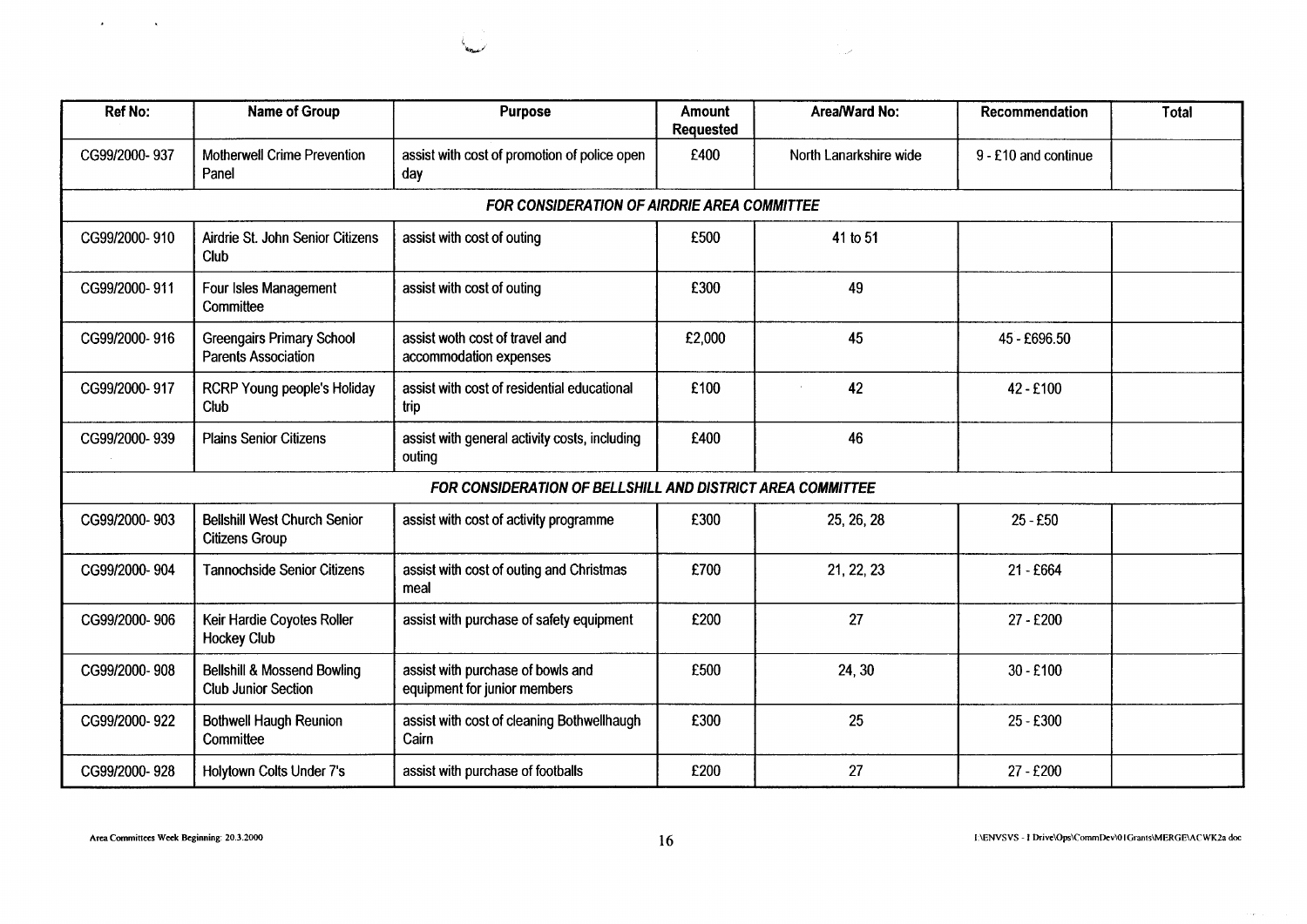| <b>Ref No:</b> | <b>Name of Group</b>                                     | <b>Purpose</b>                                                          | <b>Amount</b><br><b>Requested</b> | Area/Ward No:      | Recommendation         | Total |
|----------------|----------------------------------------------------------|-------------------------------------------------------------------------|-----------------------------------|--------------------|------------------------|-------|
| CG99/2000-931  | <b>Enable - Bellshill and District</b>                   | assist with general running costs                                       | £800                              | 21 to 30           | $25 - £50$             |       |
| CG99/2000-941  | <b>Holytown Primary Parents</b><br>Association           | assist with purchase of playground play<br>equipment                    | £200                              | 27                 | 27 - £200              |       |
| CG99/2000-942  | Orbiston Bowling Club                                    | assist with cost of improving access and<br>car park facilities of club | £1,000                            | 25                 | 25 - £600              |       |
|                |                                                          | FOR CONSIDERATION OF COATBRIDGE AREA COMMITTEE                          |                                   |                    |                        |       |
| CG99/2000-913  | Our Lady and St. Joseph's<br><b>SVDP</b>                 | assist with cost of outing                                              | £300                              | 33                 | Continue               |       |
| CG99/2000-920  | St. James Parish Council                                 | assist with cost of new fencing                                         | £400                              | 38,40              | 38 - £300              |       |
| CG99/2000-923  | Bart's Youth Club                                        | assist with purchase of equipment and<br>general running costs of club  | £700                              | 31, 32, 37, 40     | $31 - £500$            |       |
| CG99/2000-938  | <b>Townhead Mother and Toddler</b>                       | assist with purchase of equipment                                       | £2,000                            | 31, 32, 34, 36, 40 | 31 - £322              |       |
|                | Group                                                    |                                                                         |                                   |                    | $34 - £50$             |       |
| CG99/2000-940  | <b>Whifflet Community Centre</b><br>Senior Citizens Club | assist with cost of outing                                              | £400                              | 39                 | Continue               |       |
|                |                                                          | FOR CONSIDERATION OF MOTHERWELL AREA COMMITTEE                          |                                   |                    |                        |       |
| CG99/2000-919  | St. Margaret's Parish Church<br>Midweek Lunch Fellowship | assist with cost of outing                                              | £200                              | 13                 | Continue               |       |
| CG99/2000-921  | Motherwell YMCA Senior Group                             | assist with purchase of bowling equipment<br>and pa system              | £2,000                            | Motherwell         | $3 - £200$             |       |
| CG99/2000-925  | Our Lady's High School Board                             | assist with purchase of pa system and                                   | £1,000                            | Motherwell         | $2 - £100$             |       |
|                |                                                          | digital camera                                                          |                                   |                    | $3 - £200$             |       |
|                |                                                          |                                                                         |                                   |                    | $13 - \text{continue}$ |       |

المندار

مدية

 $\bullet$  .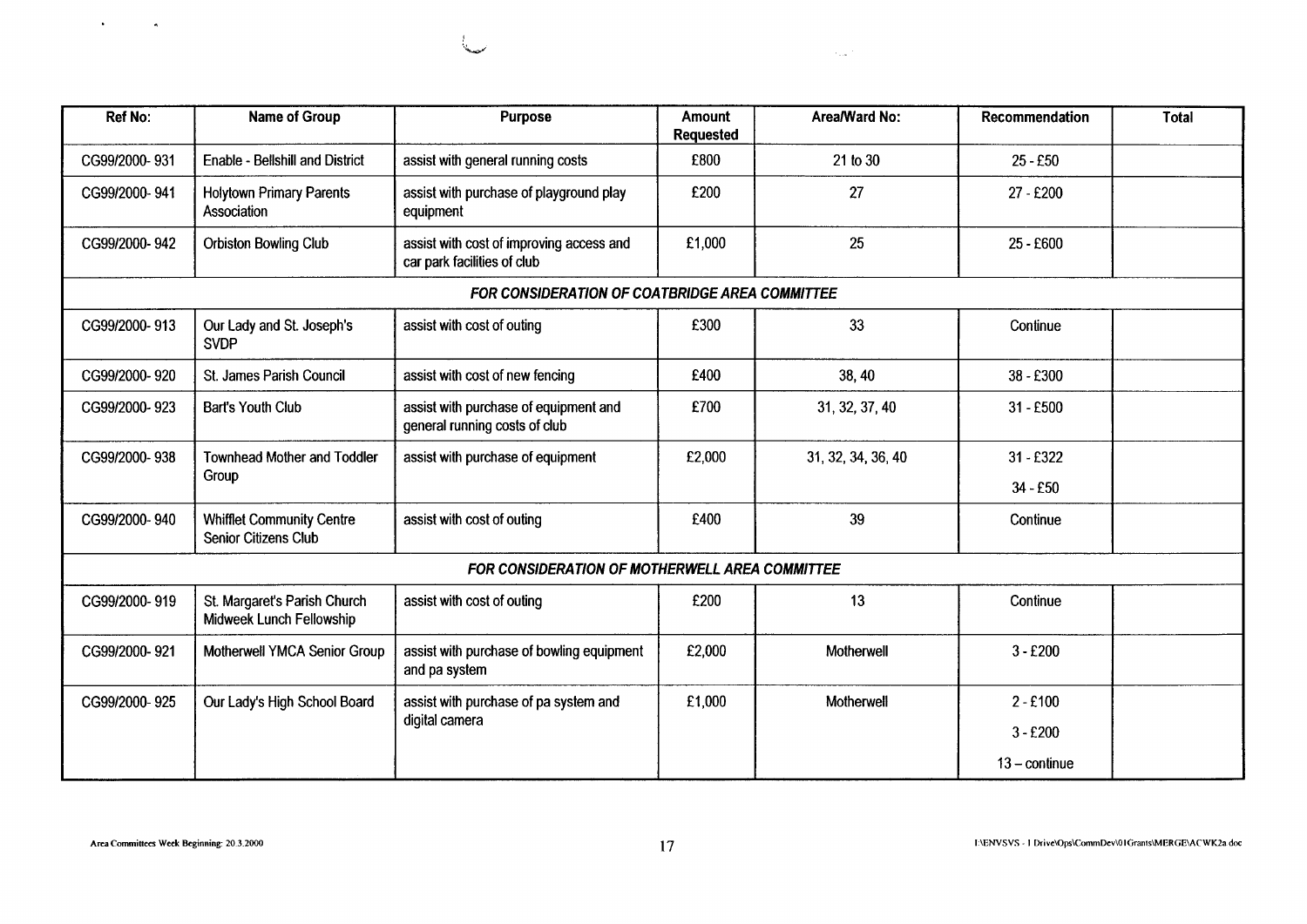|                                                                                                                                                                                         |                                                        |                                                                                   |                            | $\sim 10$<br>i se                      |                                                           |              |
|-----------------------------------------------------------------------------------------------------------------------------------------------------------------------------------------|--------------------------------------------------------|-----------------------------------------------------------------------------------|----------------------------|----------------------------------------|-----------------------------------------------------------|--------------|
|                                                                                                                                                                                         |                                                        |                                                                                   |                            |                                        |                                                           |              |
| <b>Ref No:</b>                                                                                                                                                                          | <b>Name of Group</b>                                   | <b>Purpose</b>                                                                    | Amount<br><b>Requested</b> | Area/Ward No:                          | Recommendation                                            | <b>Total</b> |
|                                                                                                                                                                                         | North Motherwell Senior<br>Citizens Club, Pat Cullinen | assist with cost of outing                                                        | £500                       | 2, 4                                   | $2$ – continue                                            |              |
|                                                                                                                                                                                         | Centre                                                 |                                                                                   |                            |                                        | $4 - £100$                                                |              |
|                                                                                                                                                                                         | Our Lady's and St. Helen's                             | FOR CONSIDERATION OF NORTH AREA COMMITTEE<br>assist with activity programme costs | £600                       | 54, 57, 58, 59, 62, 63                 | $63 - £20$                                                |              |
|                                                                                                                                                                                         | <b>Special Needs Club</b>                              |                                                                                   |                            |                                        |                                                           |              |
|                                                                                                                                                                                         | St. Joseph's SVDP                                      | assist with holiday scheme for clients<br>assist with purchase of equipment       | £300<br>£1,026             | 54, 55, 61<br>53 to 59, 61, 62, 63, 64 | $53 - £50$                                                |              |
|                                                                                                                                                                                         | <b>Dowanfield Community Nursery</b>                    |                                                                                   |                            |                                        | $63 - £20$                                                |              |
|                                                                                                                                                                                         | <b>Cumbernauld 2nd Guides</b>                          | assist with purchase of camping equipment                                         | £300                       | 53, 54, 55, 57, 60, 61                 | $53 - £150$                                               |              |
|                                                                                                                                                                                         |                                                        |                                                                                   |                            |                                        | $57 - £150$                                               |              |
|                                                                                                                                                                                         | Chryston Boys Club U12's                               | assist with purchase of football equipment<br>assist with transport costs         | £800<br>£300               | 67 to 70<br>53 to 70                   | 68 - £200<br>$53 - £50$                                   |              |
|                                                                                                                                                                                         | <b>Cumbernauld Discovery Group</b>                     |                                                                                   |                            |                                        | $57 - £50$                                                |              |
|                                                                                                                                                                                         | Ladies Circle, Cumbernauld Old                         | assist with cost of outing                                                        | £200                       | 55, 56                                 | 57 - £100                                                 |              |
|                                                                                                                                                                                         | Parish Church<br>St. Michael's PTA                     | assist with cost of hall hire for family night                                    | £170                       | 67,68                                  | 68 - £85                                                  |              |
|                                                                                                                                                                                         | Jigsaw Parent and Toddler                              | assist with purchase of new equipment and                                         | £752                       | 67, 68, 69, 70                         | 68 - £188                                                 |              |
|                                                                                                                                                                                         | Group                                                  | cost of outing<br>FOR CONSIDERATION OF WISHAW AND DISTRICT AREA COMMITTEE         |                            |                                        |                                                           |              |
|                                                                                                                                                                                         | Parkside Kids Association                              | assist with school transport scheme                                               | £300                       | 19                                     | 19 - £200                                                 |              |
|                                                                                                                                                                                         |                                                        |                                                                                   |                            |                                        |                                                           |              |
|                                                                                                                                                                                         |                                                        |                                                                                   |                            |                                        |                                                           |              |
| Area Committees Week Beginning: 20.3.2000                                                                                                                                               |                                                        |                                                                                   | 18                         |                                        | I:\ENVSVS - I Drive\Ops\CommDev\01Grants\MERGE\ACWK2a.doc |              |
| CG99/2000-941<br>CG99/2000-905<br>CG99/2000-907<br>CG99/2000-914<br>CG99/2000-918<br>CG99/2000-924<br>CG99/2000-926<br>CG99/2000-927<br>CG99/2000-930<br>CG99/2000-934<br>CG99/2000-901 |                                                        |                                                                                   |                            |                                        |                                                           |              |